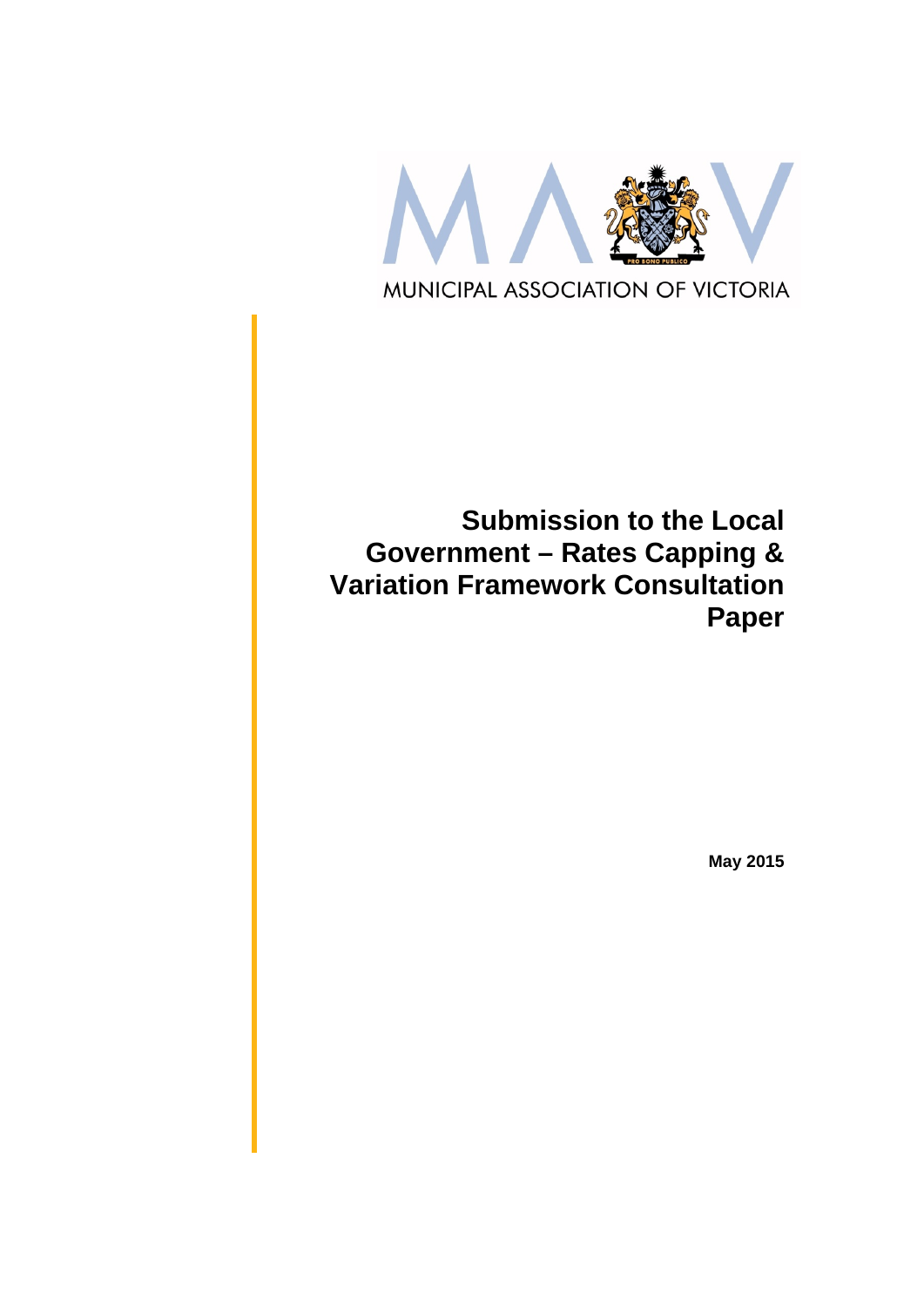#### *© Copyright Municipal Association of Victoria, 2015.*

*The Municipal Association of Victoria (MAV) is the owner of the copyright in the publication Submission to the ESC rate capping consultation paper.* 

*No part of this publication may be reproduced, stored or transmitted in any form or by any means without the prior permission in writing from the Municipal Association of Victoria.* 

*All requests to reproduce, store or transmit material contained in the publication should be addressed to Owen Harvey-Beavis on oharvey-beavis@mav.asn.au.* 

*The MAV does not guarantee the accuracy of this document's contents if retrieved from sources other than its official websites or directly from a MAV employee.*

*The MAV can provide this publication in an alternative format upon request, including large print, Braille and audio.* 

*The MAV is the statutory peak body for local government in Victoria, representing all 79 municipalities. The MAV would also like to acknowledge the contribution of those who provided their comments and advice during this project.* 

*While this paper aims to broadly reflect the views of local government in Victoria, it does not purport to reflect the exact views of individual councils.*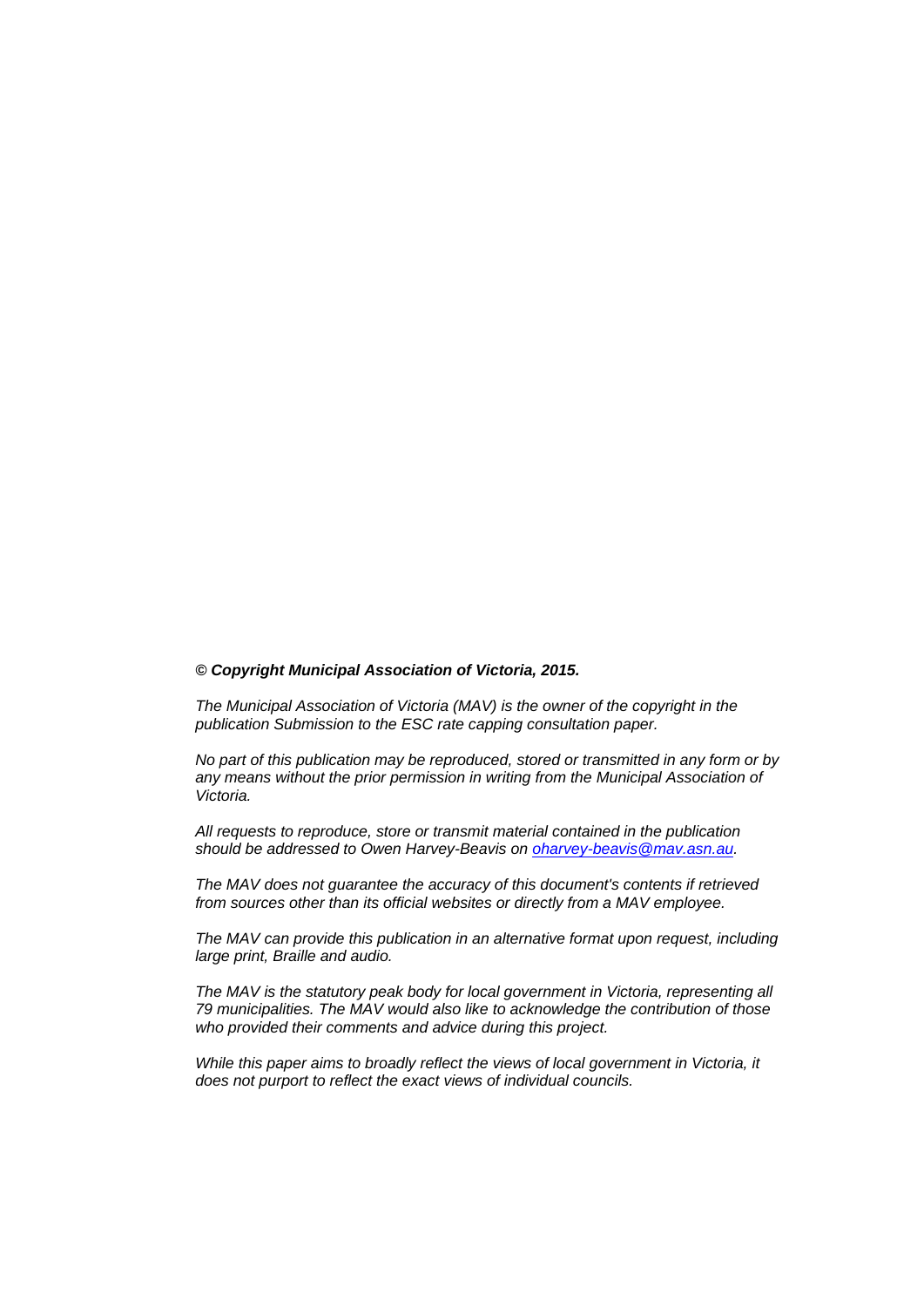

# Table of contents

| 1              |                                                                                                                                                                    |  |
|----------------|--------------------------------------------------------------------------------------------------------------------------------------------------------------------|--|
| $\overline{2}$ |                                                                                                                                                                    |  |
|                |                                                                                                                                                                    |  |
|                |                                                                                                                                                                    |  |
|                |                                                                                                                                                                    |  |
|                |                                                                                                                                                                    |  |
|                |                                                                                                                                                                    |  |
| 3              |                                                                                                                                                                    |  |
|                | 3.1 Principle 1 – Local communities differ in their needs, priorities and resources 9                                                                              |  |
|                | 3.2 Principle 2 – Local communities and ratepayers are entitled to hold their<br>councils to the highest standards of accountability and transparency when setting |  |
|                | 3.3 Principle 3 – The framework should support the autonomy of councils to make                                                                                    |  |
|                | 3.4 Principle 4 – Councils will need to satisfy the burden of proof outlined in the                                                                                |  |
|                | 3.5 Principle 5 – Rate increases should be considered only after all other viable                                                                                  |  |
|                | 3.6 Principle 6-The framework should support best practice planning,<br>management systems and information sharing to uphold council decision making  11           |  |
|                | 3.7 Principle 7 - The framework should be flexible and adaptable 12                                                                                                |  |
|                | 3.8 Principle 8 – There should be few surprises for ratepayers and councils in the                                                                                 |  |
| 4              |                                                                                                                                                                    |  |
| 5              |                                                                                                                                                                    |  |
|                |                                                                                                                                                                    |  |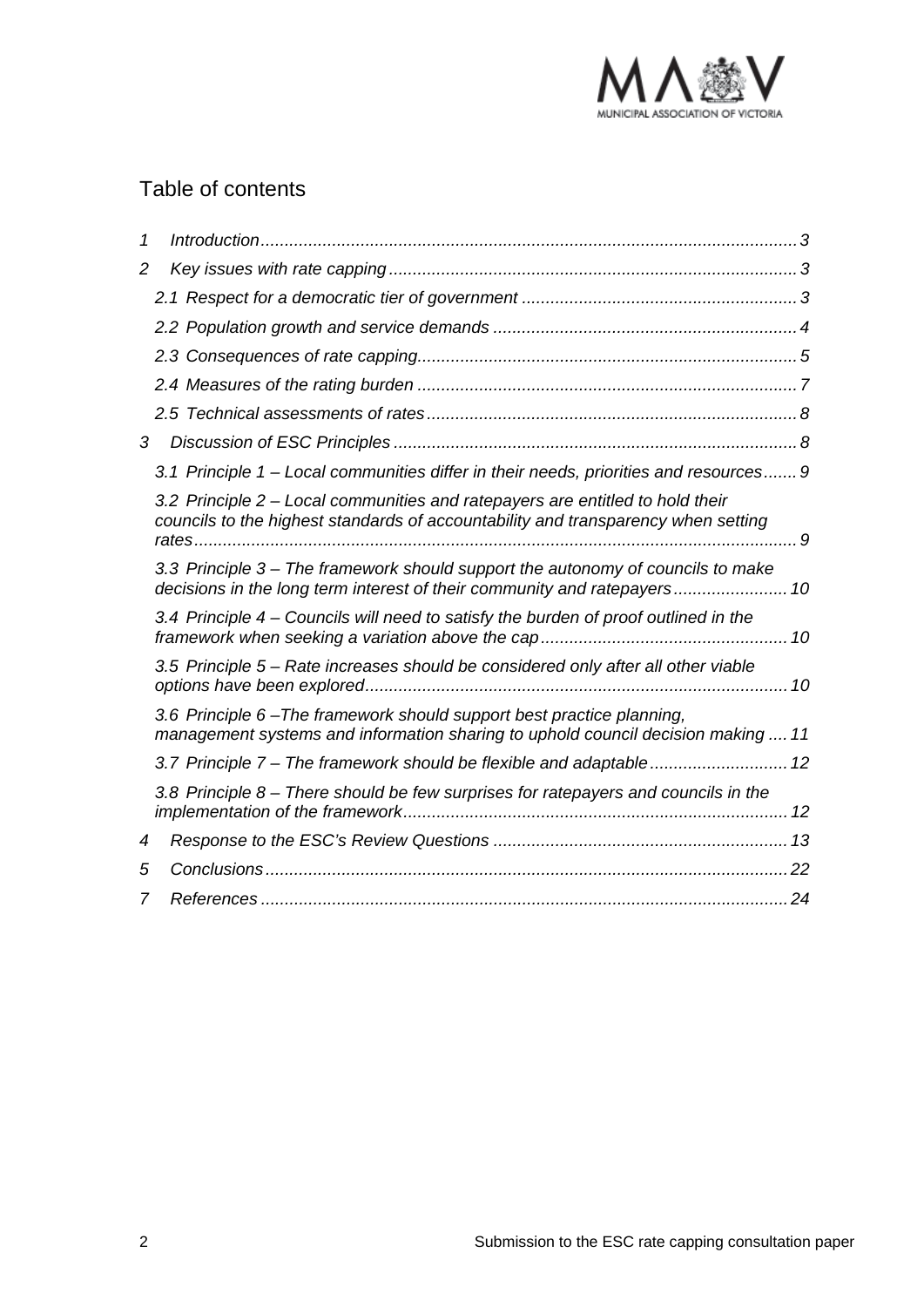

# 1 Introduction

The MAV welcomes the opportunity to provide comment on the ESC's consultation paper on the proposed rate capping and variations framework. The MAV and its membership do not support rate capping for the local government sector. It is the belief of the Association that rate capping will impinge on the democratic autonomy of the sector.

Notwithstanding our position, the MAV's submission attempts to respond in a constructive manner to the consultation paper by the ESC. The submission directly responds to the 22 questions posed by the ESC and also includes comments on the ESC's principles articulated in its paper and on several relevant issues.

The MAV commends the ESC on its thoughtful approach to the rate capping and variations framework. The consultation paper raises important questions about how a framework could be developed that is practicable, and addresses the sector's reasonable concerns about the autonomy of a democratically elected tier of government.

The MAV's submission is the first step in its engagement with the ESC and its members on rate capping. It looks forward to further discussing the proposed framework as the ESC's proposal develops and becomes more concrete.

# 2 Key issues with rate capping

# **2.1 Respect for a democratic tier of government**

The major challenge facing the ESC in the development of a rate capping framework is reconciling the democratic nature of local government with an externally imposed mechanism that constrains council revenue raising – generally regarded as an essential component of a democratic model of governance. No other level of government constraints its total revenue.

This tension between the respect for the fundamentally democratic nature of local government and the consequences of the ESC potentially making decisions about the appropriate priorities is seen within the consultation paper. It is clear that the ESC is aware of this tension and is attempting to reconcile this disconnect in a thorough manner.

The MAV does not, as a matter of principle, support a rate capping framework for local government. It strongly believes capacity to control their own revenue raising is a fundamental tenet for a democratically elected government. This was recognised by the Bracks Government, which provided for the recognition of local government as a distinct and democratic tier of government in 2003 in the Victorian Constitution:

(1) Local government is a distinct and essential tier of government consisting of democratically elected Councils having the functions and powers that the Parliament considers are necessary to ensure the peace, order and good government of each municipal district.

- (1A) Subject to section 74B, each Council—
- (a) is responsible for the governance of the area designated by its municipal boundaries; and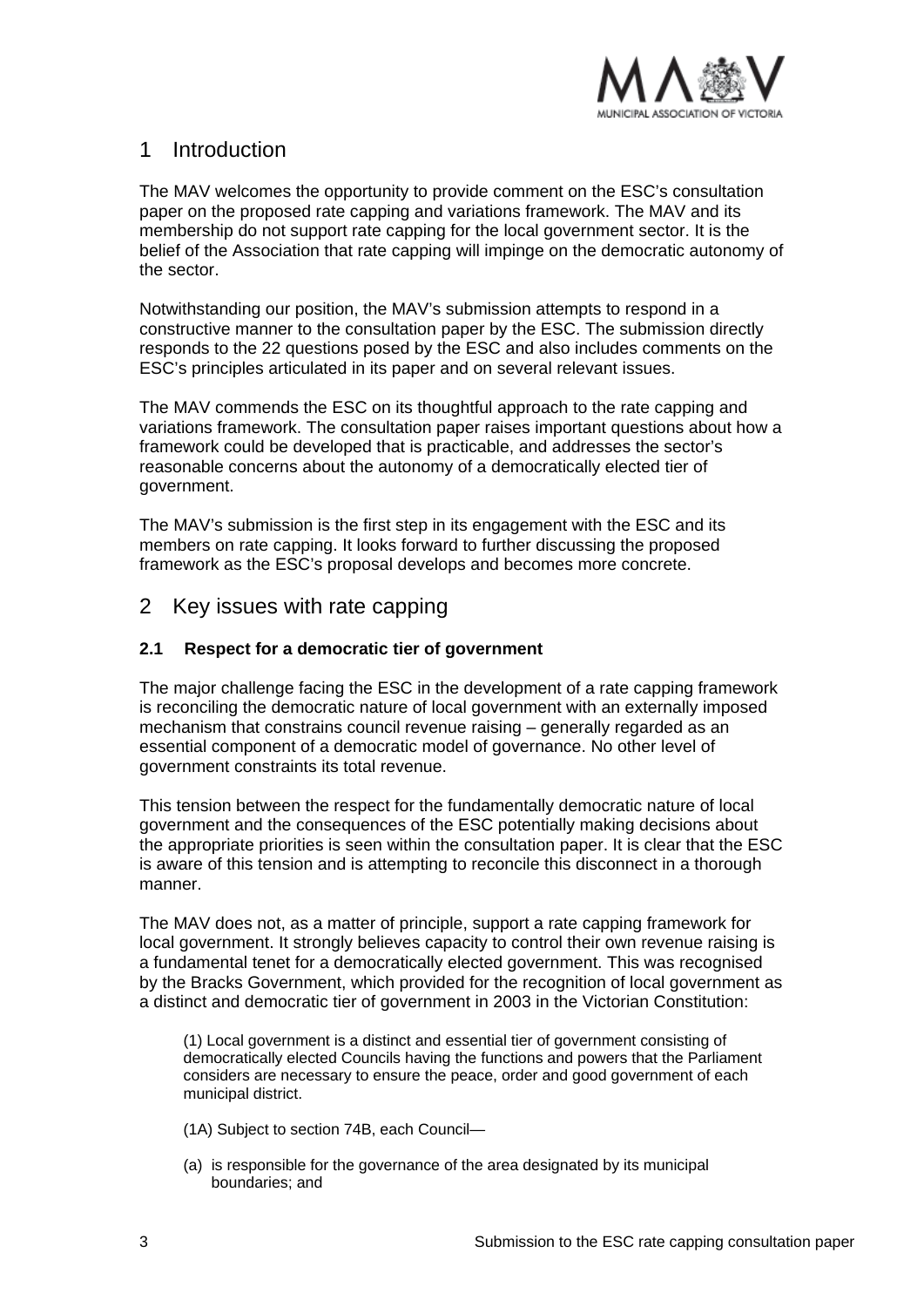

- (b) is constituted by democratically elected Councillors as the governing body which is—
	- (i) accountable for its decisions and actions; and
	- (ii) responsible for ensuring good governance; and includes an administration which—
- (i) implements the decisions of the Council; and
- (ii) facilitates the performance of the duties and functions of the Council.

This amendment to the Victorian Constitution – along with supporting changes to the *Local Government Act 1989* – provided the sector with broad powers to provide for the good of the municipal district.

The MAV emphasises that the current method of local government rate setting is open and transparent, and exceeds the consultative mechanisms undertaken by the state and commonwealth governments. The following are key attributes of this system:

- A four-year council plan, which sets out the council's vision for its term. A council is required to finalise its council plan within six months of its election
- A strategic resource plan, which sets out the long-term financial plan of council, and is aligned to the goals and actions within the council plan
- Annual budgets, which give effect to the short-term financial plan of council
- Each of the three major planning documents include statutory requirements to consult with the community.

This process contrasts with the budgetary development undertaken by other levels of government, which are subject to announcement without community consultation.

While the ESC acknowledges the argument that councils, as a democratic sphere of government, should have a degree of autonomy in its spending and revenue decisions, the consultation paper includes inconsistent principles, such as that 'rate increases be a last priority'. There are circumstances in which rates increases may be a clear priority to cutting services, increasing charges or debt. That these tensions exist in the framework is clear and need to be reconciled in a clear manner.

It is fundamental to a democratic body that they have adequate control of their revenue sources, as this directly influences the capacity of the government to determine its expenditure priorities. The MAV believes that the framework must respect this right of councils and be sufficiently responsive to the democratic priorities of councils.

# **2.2 Population growth and service demands**

Victoria is facing significant and sustained population growth, which is placing substantial pressure on the state's infrastructure and services. The 2015-16 State Budget, delivered on 5 May 2015, forecasts population growth of 1.8 per cent per annum for the next four years (DTF 2015), which is significantly above the long-term average for the state.

Population growth of this volume – which equates to an additional 105,000 people per year – places significant demand on services and infrastructure. About 40 per cent of the state's growth over recent years (ABS 2015) has been accommodated within the growth councils of outer Melbourne – Wyndham, Hume, Melton, Whittlesea, Casey and Cardinia.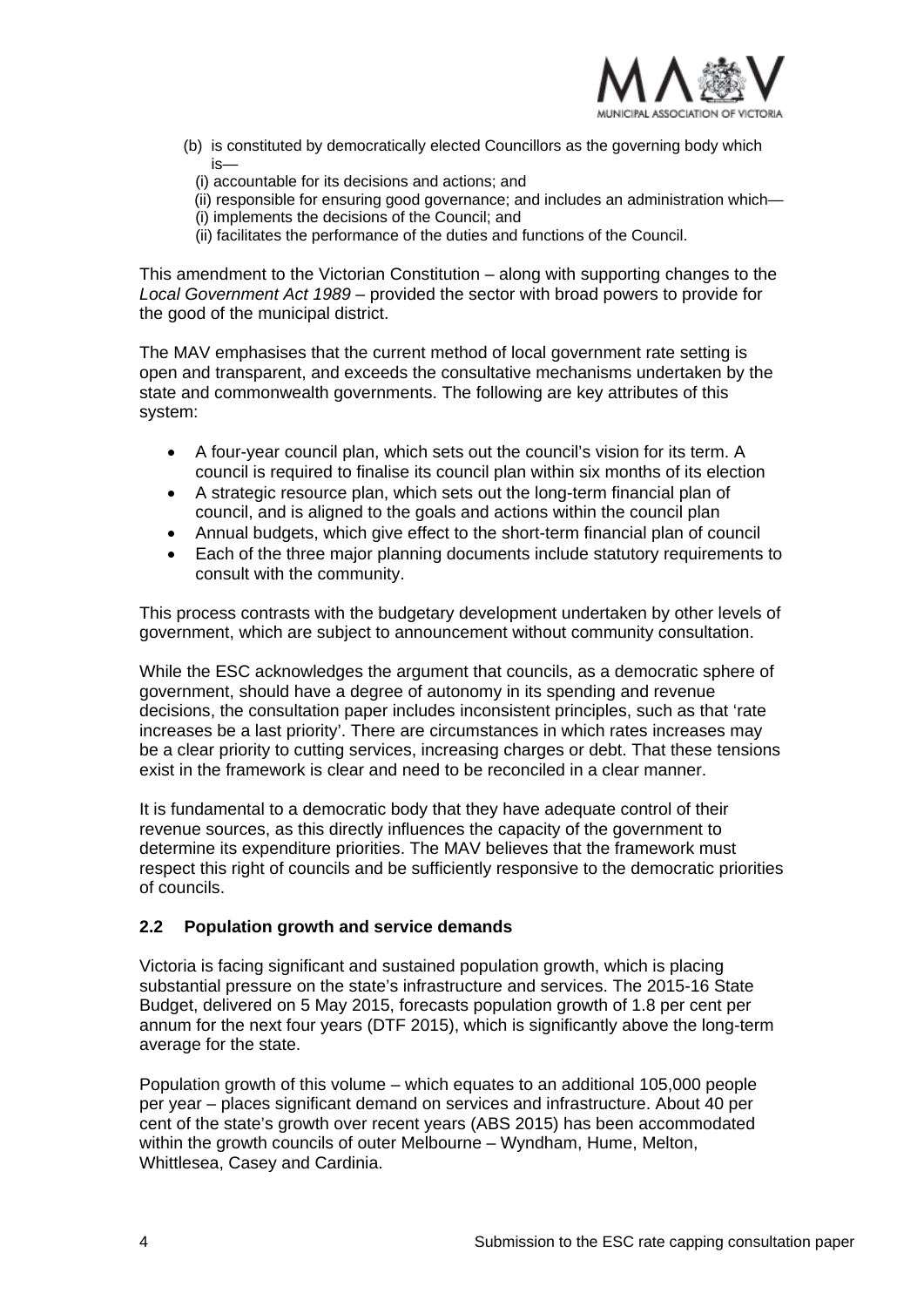

In addition to these growth councils, the population growth in regional centres – such as Geelong, Bendigo, Ballarat and the Latrobe Valley has been significant, with consolidation in the agricultural industries, along with 'tree changers' leading to population growth in these centres. Additional population growth outside of regional centres has also been experienced, with some rural and regional locations experiencing population growth of one to two per cent annually. Metropolitan councils have also faced population growth pressures, with greater population density contributing to more services and demands for improved infrastructure, particularly along well-serviced transport routes.

These demands were concisely recognised by the State Government in its first budget, which recognised that booming population requires higher levels of government expenditure. In his Budget speech, the Treasurer specifically notes the effect of significant population growth on the cost structures of the state:

… Victoria needs more investment.

Population is growing at 1.8 per cent a year.

Inflation is averaging 2.6 per cent a year.

The previous Government knew this, but they still wanted to restrict expenditure growth to just 2.5 per cent.

That would have sent a wrecking ball through our schools and hospitals – a decision no responsible Government could afford to make.

So we'll maintain expenditure growth at a modest 3 per cent – comfortably below revenue growth of 3.4 per cent – allowing us to maintain strong surpluses over the budget and forward estimates period. (2015-16 Budget Paper 1: Treasurer's Speech)

The same drivers for increased costs for the State are also influencing council service and infrastructure demands, and the MAV believes that the framework needs to recognise how this growth affects the expenditure demands of councils.

As a general principle, the MAV argues that the population growth pressures facing Victorian councils must be factored into a rate capping framework. The pressures faced by the State mirror those of local government, and the arguments that have led to an increase in the State's expenditure should be extended to local government. Failure to include these cost pressures in the framework will lead to a deterioration of the state's standard of living through a reduction in the quality and coverage of infrastructure as well as limiting councils' ability to continue to provide high quality services.

#### **2.3 Consequences of rate capping**

#### 2.3.1 Infrastructure and asset renewal

The consultation paper raises the issue of the consequences of a rate cap on the capacity of councils to deliver services and infrastructure. The MAV's analysis of the previous rate capping that existed in Victoria suggested that capital expenditure fell significantly in response to the cuts in rating capacity (MAV unpublished).

In the 20 years since the rate caps and cuts, the local government sector has undertaken significant effort to increase its capital expenditure, reduce infrastructure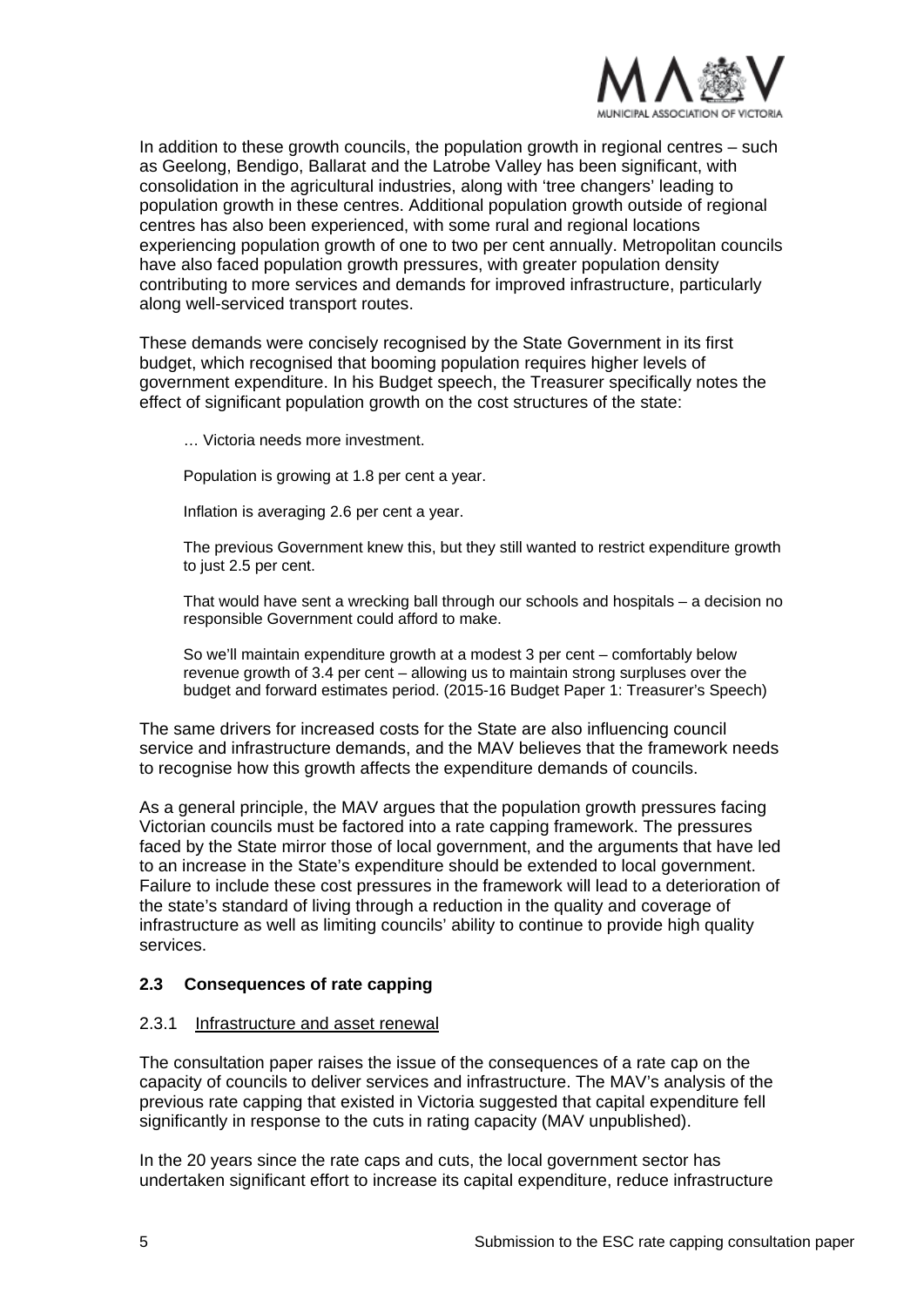

backlogs and improve the asset management process from planning to service delivery. For example, the MAV's annual analysis of councils' financial strength has shown that over time, improved renewal spending, along with enhanced asset management practice, has led to significant improvements in the underlying financial strength of the sector.

Further, it is widely accepted that the long-standing capping regime existing in New South Wales has led to substandard public infrastructure throughout the state. This is reflected in the NSW local government having the poorest financial health of any of the state jurisdictions (see, for example, PwC 2006), primarily in the form of larger infrastructure backlogs than other jurisdictions. Of greater importance is the consequence that this poor infrastructure has on the community's access to high quality public spaces, including footpaths, roads, bridges, sporting facilities, libraries, community centres and the myriad of other public infrastructure provided by local government.

Given the strong correlation between rate caps and cuts in both Victoria and NSW, the MAV wishes to raise its concerns about the potential long-term consequences of the proposed rate capping and variations framework in Victoria.

#### 2.3.2 Employee costs as a driver for council costs

The cost structure of local government is highly dependent on direct employees, material and contract payments, and the provision of engineering and other building works. Based on the Victorian Auditor-General's Office, approximately 40 per cent of councils' direct costs relate to salaries and related on-costs for 2013-14 (VAGO 2015).

Material and contract payments provide for a range of services and goods to councils, and are frequently used by councils to deliver labour intensive services. Particularly following compulsory competitive tendering, many of councils' traditional services that were provided in-house have been outsourced. Effectively, this means that many of the material and contract costs relate to services which have costs strongly influenced by employment costs.

The rate capping framework must recognise the importance of employee costs in driving the overall increase in councils' expenditure, particularly since employment costs are typically above general household inflationary costs.

An important factor that needs to be considered by the ESC is the effect of existing EBAs on the capacity of councils to manage a cap during a transition process. Many councils will have an existing EBA that will have a legacy impact on their capacity to significantly constrain their expenditure over the life of the EBAs. We would welcome the opportunity to further discuss this matter with the ESC.

We note that the most recent Victorian Budget estimates future employment cost growth of 7.7 per cent for the year to 2015-16, and an average of 4.87 per cent per annum over the four years to 2018-19.

We would be interested in further discussing with the ESC what the allowable employee costs will be under the rates capping and variation framework. This will effectively be a key component in determining how rates can increase in the future, and what the consequences of a rate cap will be on the sector and its community.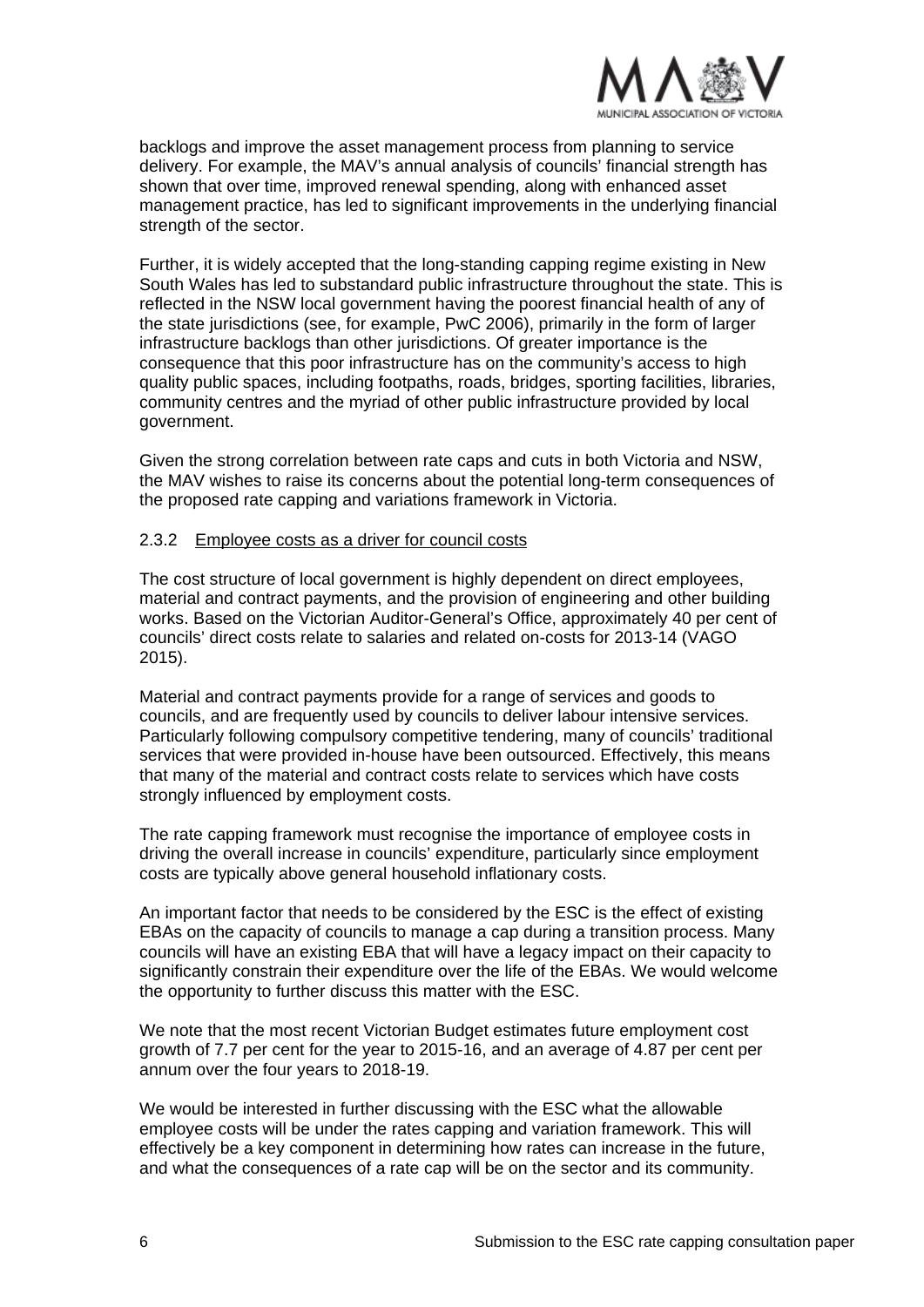

# **2.4 Measures of the rating burden**

As part of the assessment of the proposed rate capping framework, consideration should be given to the overall burden of rates on households and their general economic consequence.

The most recent Household Expenditure Survey was conducted in 2009-10 and identifies that the average proportion of household expenditure on rates across Australia was 1.41 per cent.<sup>1</sup> The equivalent figure for Victorian households was 1.31 per cent.<sup>2</sup>

The MAV has previously undertaken research at the unit record level of the incidence of rates for residential households using the previous Household Expenditure Survey, which suggested substantial diversity in the level of rates paid by households. This research indicated that rates were likely to be a relatively small cost for most households, however, there were certain households which had more significant rate burdens (MAV unpublished). Household cohorts that displayed higher than average rating burden (as a proportion of expenditure) were single parent households and single pensioner households.

Additional measures of the significance of rates include the proportion of taxation revenue collected by each jurisdiction. This shows that rates are around 3.4 per cent of total Australian taxes, with the ABS reporting that Victorian councils collected just over \$4 billion in rates in 2013-14 (ABS, 2015a).

As a proportion of gross state product, aggregate rates were 1.17 per cent in 2013- 14 (ABS, 2015b; ABS, 2015c). The following graph maps the relative proportion of the economy of rates over the last 10 years compared to State, Territory and Commonwealth taxation revenue.

<sup>1</sup> Defined as 'local government rates' and 'rate payments (selected dwelling) nfd'

 $2$  The relative standard error for 'rate payments (selected dwelling) nfd' is between 25 and 50 per cent and therefore is unreliable. In this instance the majority of payments are in the 'local government rates' category and therefore the statistical unreliability is unlikely to influence the result materially.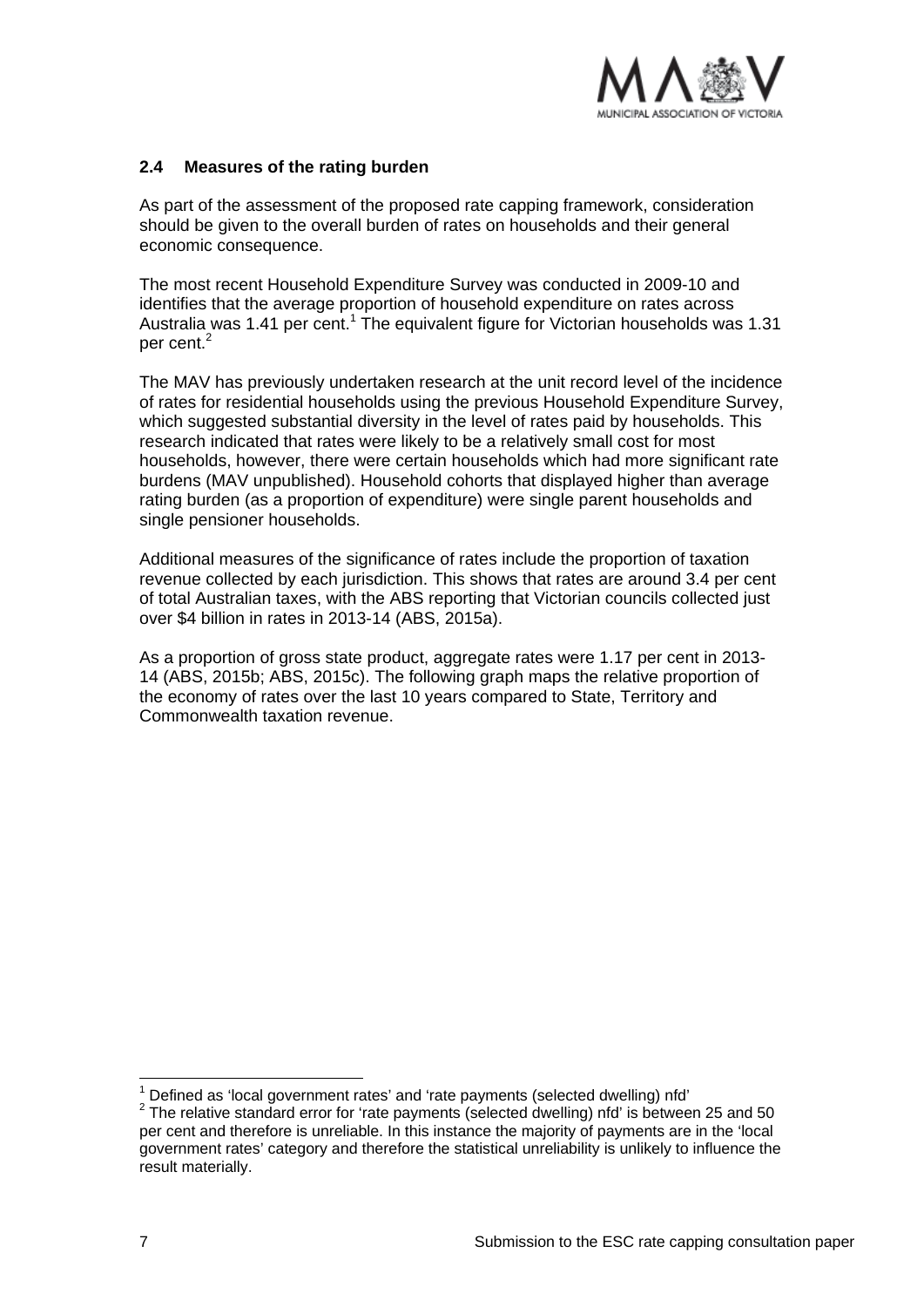



**Figure 1: Commonwealth, State and Territory, and Local Government tax revenue as a percentage of GDP3**

The Productivity Commission also considered the revenue raising capacity of councils and concluded that councils had not reached their theoretical maximum level of taxation effort. In short, the study concluded that councils could increase their own source revenue raising capacity. This research also suggested that rural and outer metropolitan councils had the least additional 'spare' revenue raising capacity.

# **2.5 Technical assessments of rates**

Rates have been subject to recent assessments of Australia's taxation system. The Henry Review concluded that rates had the attributes of a 'good tax' insofar as it is one of the most economically efficient taxes available. It is further a highly stable tax base and is relatively administratively efficient. The MAV's analysis of the household level cost of rates suggests they are regressive for residential households – as household expenditure increases, the proportion paid in rates decreased.<sup>4</sup>

Despite this characteristic, the contemporary assessments of rates have concluded that rates are an appropriate component of a modern and efficient taxation system.

# 3 Discussion of ESC Principles

This section provides comment on the ESC's proposed principles that would underpin a rating capping and variation framework.

Source: ABS, 2015, Taxation Revenue 2013-1, 45506.0; ABS, 2015, National Accounts, 5206.0.

 3 GST defined as a Commonwealth tax.

 $4$  The research suggested that rates were regressive against income and expenditure. A counter argument to this proposition is that a property-based tax is a form of wealth tax and high property values may be correlated to high lifetime income and wealth. The scope of the research excluded a lifetime measure of income and MAV therefore was not able to test this proposition.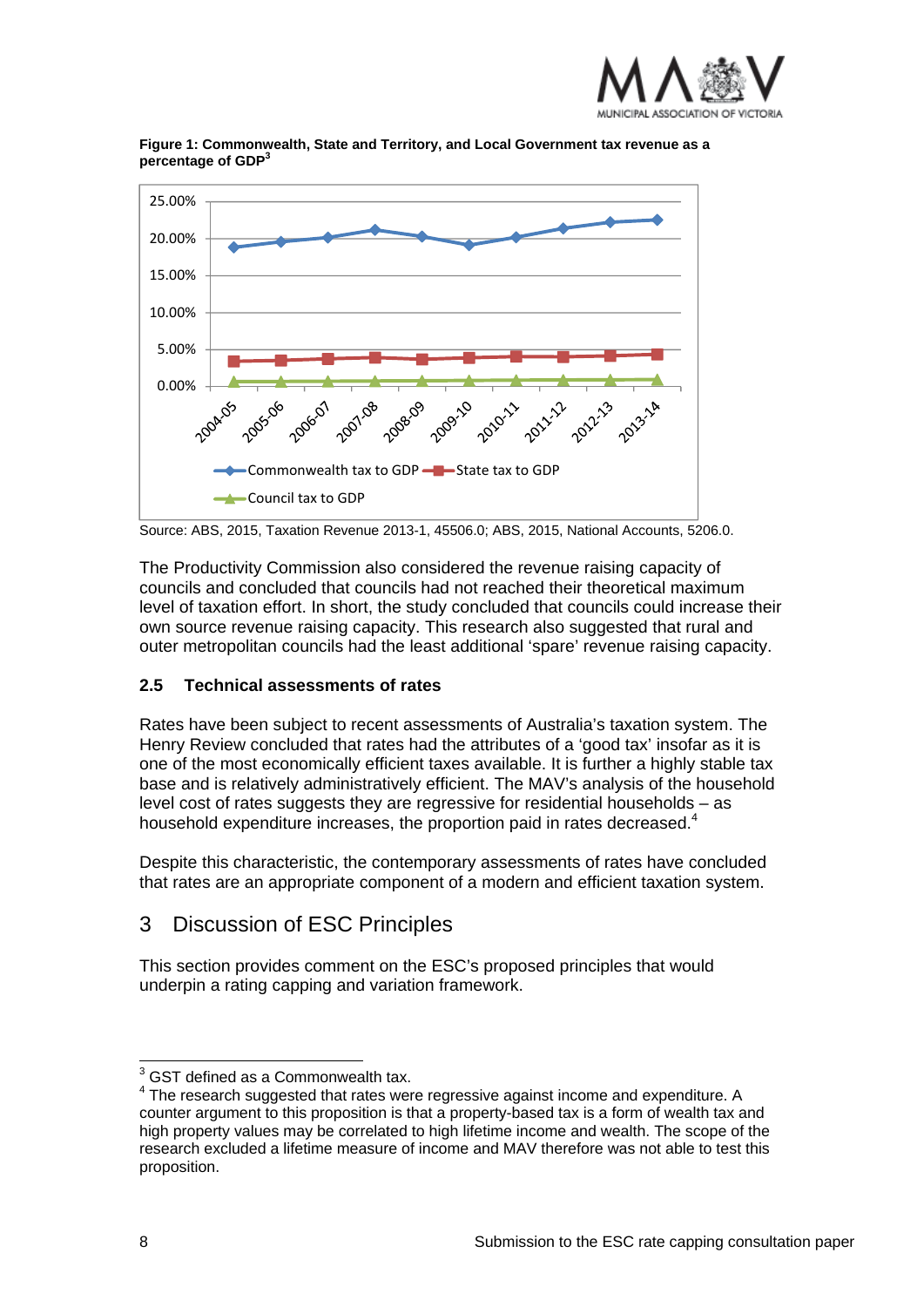

## **3.1 Principle 1 – Local communities differ in their needs, priorities and resources**

The MAV supports and agrees with this principle.

The current council processes around the development of the council plan, strategic resource plan, and annual budget all include consultation with the community about council priorities.

Further advice from the ESC would be useful in better understanding the proposition that 'councils should be able to show that they have engaged with and considered their community's and ratepayer's views on different rate levels and service priorities.' Additional information should be provided for discussion with the sector on the level and type of community engagement that would be deemed as sufficient to fulfil an external assessment of the adequacy of its consultation. The analysis should include the costs associated with the consultation process and the timelines required to complete the community engagement to ensure that it fits within councils' legislative timelines for completion of their budgets.

It would be interesting to understand how councils manage prudent, but unpopular decisions within the proposed framework.

In addition, there is a fundamental question about the services that are accessed by the minority of the community. The MAV would argue that the framework needs to ensure that councils give adequate weight to minority preferences for services and infrastructure with the community.

We strongly agree with the statement that 'the framework should be flexible to respond effectively to any major changes affecting councils and their communities.' It is clear that the challenges faced by individual councils vary significantly and it is appropriate that the framework is sufficiently flexible to respond to these differences. These differences will amount to the suite of services delivered to the community and there is no standard group of 'local government' services. For example, market failures arising in certain municipalities may require councils to become involved in delivering new services. The ESC will need to consider these non-standard services in the framework.

#### **3.2 Principle 2 – Local communities and ratepayers are entitled to hold their councils to the highest standards of accountability and transparency when setting rates**

The MAV supports the proposition that communities should be able to hold their councils to the highest standards of accountability. Extensive performance reporting, financial reporting and consultation through budget development all underpin their accountability to the community. The performance reporting framework will provide the community with significant data on council services, infrastructure, and costs, which will supplement the existing reporting and accountability requirements. It is important that the ESC takes into consideration these existing reporting obligations and ensures that they are recognised in the framework. We emphasise that local government provides taxpayers with an annual bill of their entire tax.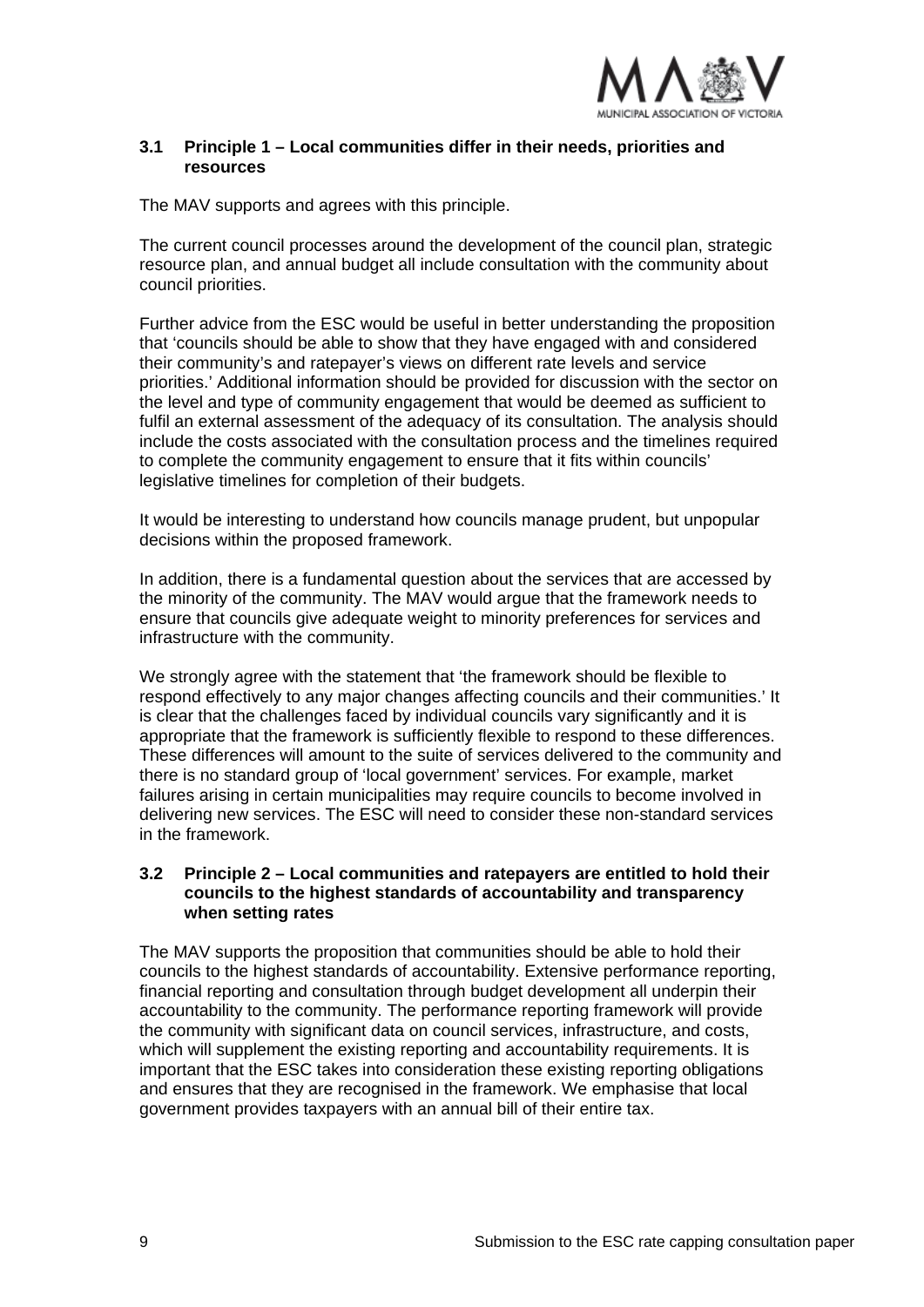

## **3.3 Principle 3 – The framework should support the autonomy of councils to make decisions in the long term interest of their community and ratepayers**

The MAV strongly supports this principle. However, it is difficult to reconcile this principle with a rate capping framework and the MAV would be interested in understanding how this principle will apply in practice.

# **3.4 Principle 4 – Councils will need to satisfy the burden of proof outlined in the framework when seeking a variation above the cap**

The MAV does not have an objection to the description of this principle.

Nevertheless, there are some concerns about what a 'fully demonstrated case' means and what level of proof will be required for councils to meet this threshold. While it is pleasing that the ESC has committed to developing working definitions, criteria, guidelines and fact sheets, it will be important that what constitutes the burden is made clear to the sector and does not consume excessive resources. Further information is also required about how the ESC will make 'value' judgements about the mix and scope of services provided to councils. Each individual council is required to make value judgements which guide trade-offs between rate levels, fees and services they deliver. The MAV would welcome further discussion with the ESC on the framework they will apply to navigating the political and value judgements considered by councils.

# **3.5 Principle 5 – Rate increases should be considered only after all other viable options have been explored**

The MAV believes further information and clarification is required about the meaning of this principle and its practical effect on the framework.

As the MAV interprets this principle, it raises interesting questions about the autonomy of councils in their selection of their pricing and debt strategies. It appears to imply that councils should seek to raise all available fees, fines and charges before increasing rates. It also may imply that councils should carry a level of debt before considering rating increases above the cap, which may not be the preference of council or their community. As a general principle, councils should make decisions about their level of debt and the framework should avoid building debt levels within the sector.

The MAV would be troubled if its interpretation is correct as it is inconsistent with the autonomy principle. An elected council may legitimately make a decision that certain services have an element of public good and hence should not be fully reimbursed through charges. The pricing policy of council should be the primary driver of councils' selection of revenue sources, not a rate capping framework. We believe that it would be perverse if this principle gave rise to an increase in fees and charges solely on the basis of the ESC rating variations framework.

It should also be noted that the capacity of many councils to raise alternative revenue sources is extremely limited. Most rural councils, for example, have little prospect of recovering significant additional funds from services charges and fees. These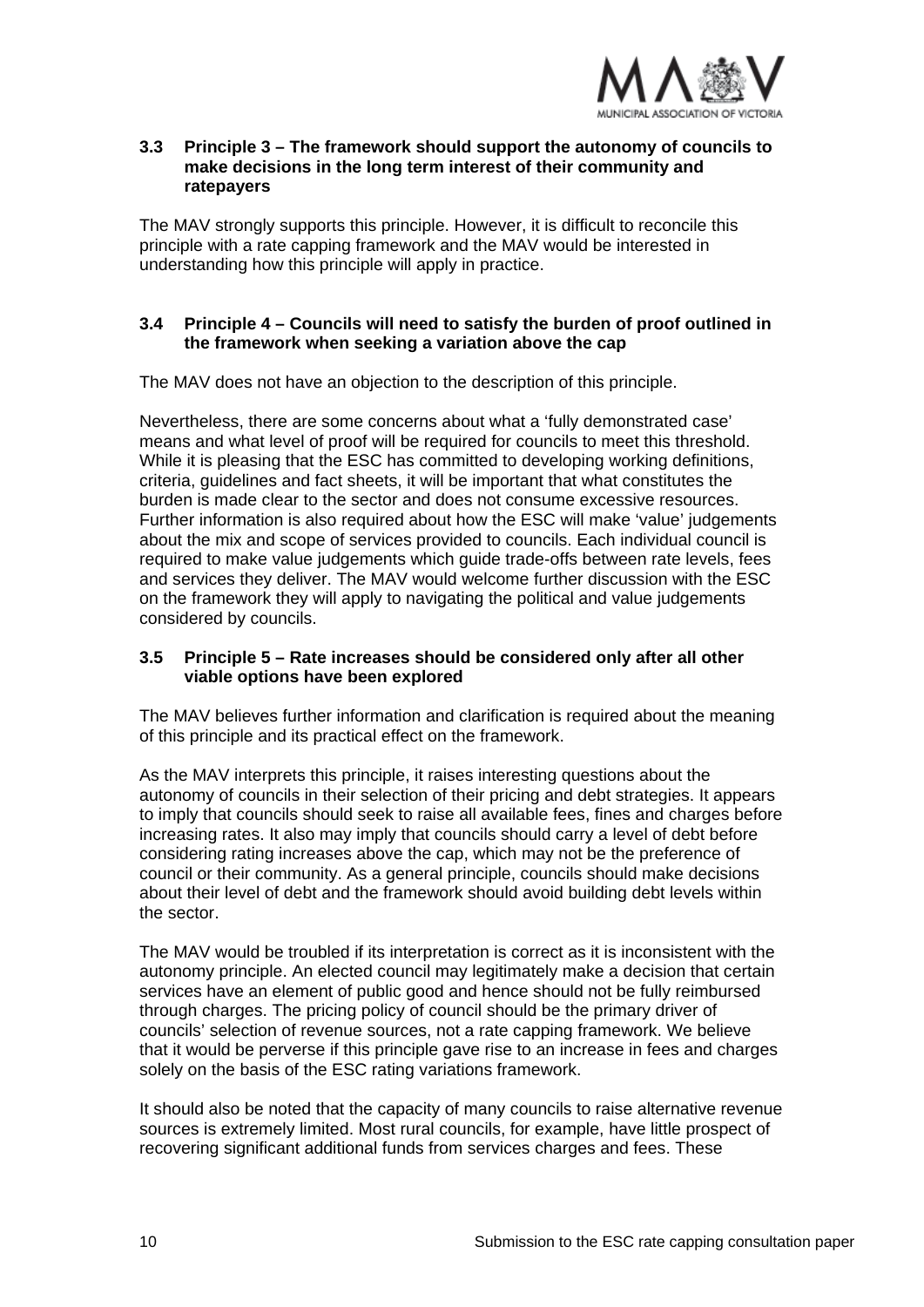

councils often receive a significant portion of their revenue through grants and therefore have only limited levers available to obtain additional revenue.

Growth councils receive developer contributions which aim to provide for the up-front costs of infrastructure associated with the significant population growth these communities experience. The developer contribution plans to not provide sufficient resources to meet the costs of infrastructure provision, let alone the long-term liabilities for the councils around the maintenance and renewal of this infrastructure.

Furthermore, the principle raises the possibility of detailed service reviews being undertaken by ESC to assess whether councils should be delivering a particular service. We would be troubled if this interpretation is correct.

It would be useful to understand how councils' relatively efficiency will be measured by the ESC. A perverse outcome of the previous rate capping framework imposed on Victorian councils was a more difficult operating environment for the most efficient councils through a blunt application of rate cuts and caps. A similar challenge will exist for the ESC in assessing the relative and absolute levels of efficiency in councils.

Further information is required on the standard that councils would be judged against when it comes to assessing what constitutes a 'viable option'. The MAV seeks more information about the practical implementation of this principle so they can be debated by interested parties. As it stands, it potentially undermines the concept of autonomy by requiring councils to shift their pricing and debt policies.

An additional activity that the ESC could undertake as part of this principle is the identification of excessive costs evident through their processes that are imposed by other levels of government. Through a process of iterative improvement in the regulatory framework for councils, it would be possible for the process to reduce the costs of government to the community. Examples include:

- The requirement to advertise in daily statewide media for senior employee job advertisements, tenders and budget – lots of cost across the sector, while having minor benefit to the public, given the alternative consultation mechanisms available (such as regional papers, websites, tender portals, etc)
- Inadequate indexation of planning fees since they were last set in 2000 has led to a larger proportion of the cost of these fees being borne by ratepayers. If this principle is to be given effect, then it would follow that additional flexibility should be provided to councils in their fee and charges policies, including through additional reviews of regulatory constraints of fee setting. The consequence is that due to an externally imposed pricing regime, ratepayers are subsidising developers.

#### **3.6 Principle 6 –The framework should support best practice planning, management systems and information sharing to uphold council decision making**

The MAV supports this principle and looks forward to working with the ESC on the appropriate mechanisms for councils to consult with their communities. We seek clear guidance to councils on what would constitute effective engagement with the community. The MAV would also emphasise that consultation should be with the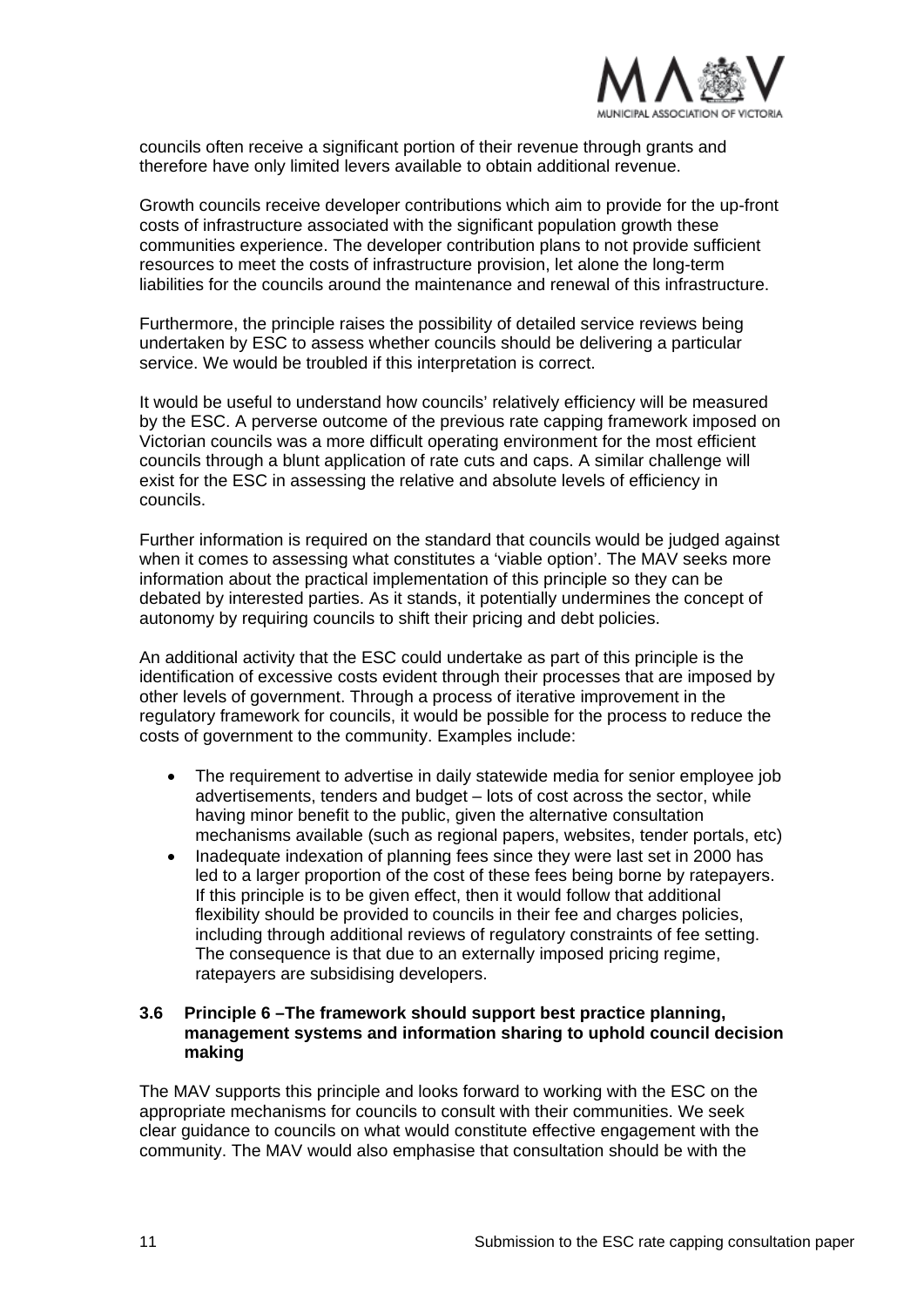

community and not just ratepayers – as councils' constituencies are their whole communities, not just those paying taxes.

## **3.7 Principle 7 – The framework should be flexible and adaptable**

The MAV agrees that the framework should remain flexible and believes that multiyear approvals are a key requirement of any regime. As discussed above, the council plans and strategic resourcing plans are multi-year documents that attempt to focus the strategic decisions of councils on the medium to long-term. Unless the rating variations framework also has capacity to consider the long-term financial needs of council, the rating variations framework will undermine this focus on longer-term planning. Until this occurs, the SRP will effectively be undermined by the rate capping framework.

With council elections scheduled to occur in October 2016, some consideration should be given to the planning requirements council will undertake in the first eight months of their term and how the rate capping framework will align to this strategic work. The MAV has some concern that if the rate variation process is complex, it may restrict the capacity of councils to undertake this planning and development of the legislatively required council strategic documents.

#### **3.8 Principle 8 – There should be few surprises for ratepayers and councils in the implementation of the framework**

The MAV supports this principle.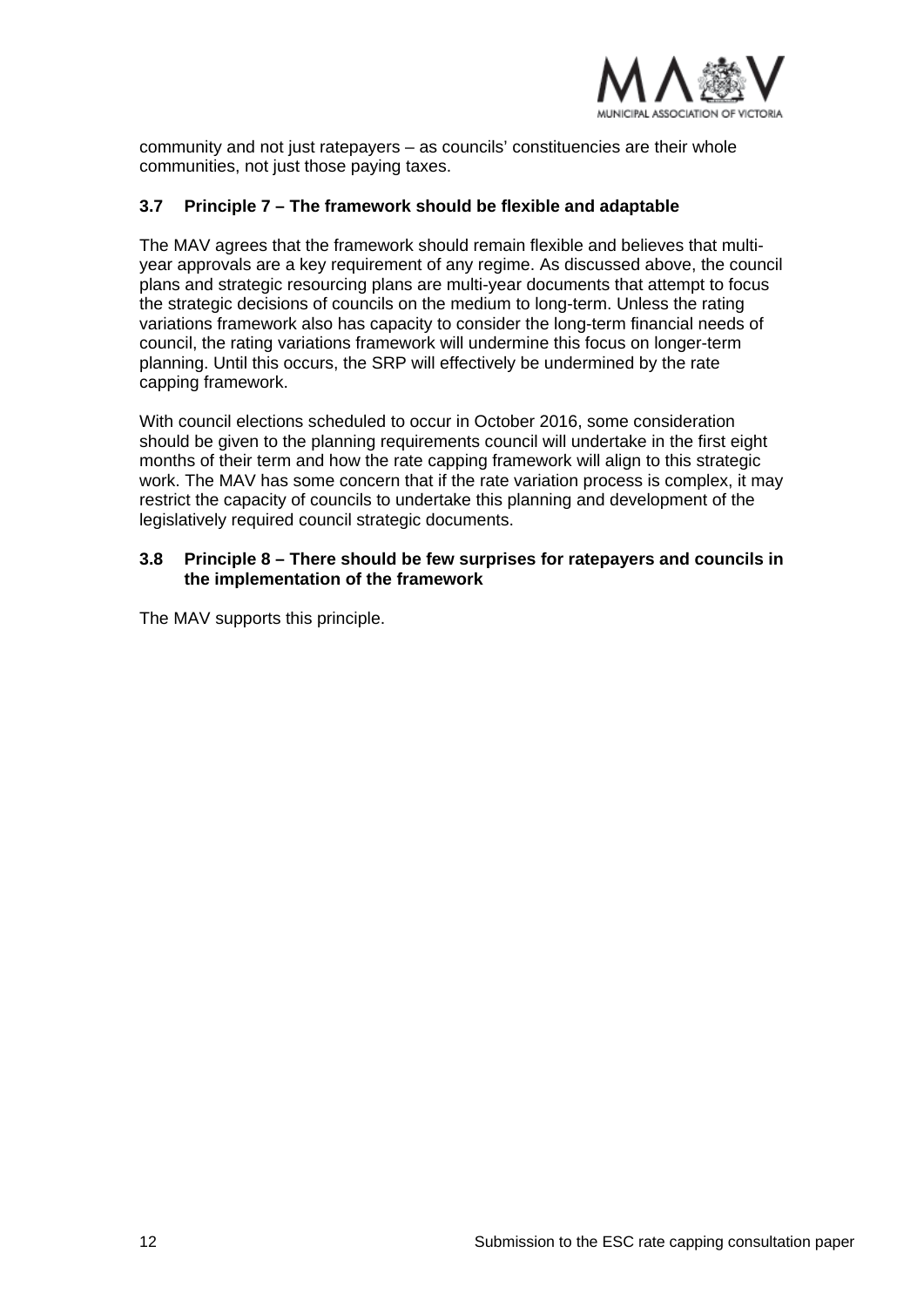

# 4 Response to the ESC's Review Questions

# **1. While a cap based on CPI is simple to understand and apply, are there any issues that we should be aware of?**

A cap based on CPI is in our view an inappropriate basis to constrain councils' rate revenue growth. The reasons for this position include the following:

- CPI is based on a basket of goods and services purchased by a household. A council's equivalent will be based on an alternative basket of goods and services, with a higher proportion of expenditure on wages, material and contracts, and infrastructure construction. As such, CPI is not a reasonable basis to measure changes to councils' input costs.
- Councils' revenue raising is dependent on several major sources of revenue including other own-source revenue (fees, fines and charges), State grants and Commonwealth grants. In many cases, these are subject to some form of constraint, such as grants being increased by CPI, or in the case of Financial Assistance Grants, subject to no indexation. Fees and fines are often subject to external restraint, which further limits councils' revenue raising capacity. These restrictions on councils' alternative revenue growth means that maintaining total revenue growth at the change in input costs facing the organisation will require increases in rates above this level.

Councils' ability to manage rate increases at CPI will differ based on the above factors. It should be noted that the rural and regional councils in particular have significantly greater restraints on their revenue raising capacity due to their dependency on grants and their limited opportunities to recoup funding via charges and fees.

#### **2. What are some ways to refine the cap (for example, alternative indices), in line with the government's objectives?**

The MAV is in the process of commissioning an alternative cost index from a respected economic consultancy. The index will be based on the expenditure composition of the Victorian local government sector, rather than a household and will therefore be a more appropriate benchmark to determine appropriate levels of expenditure growth over time.

**3. Should the cap be set on a single year basis? Is there any merit in providing an annual cap plus indicative caps for the next two to three years to assist councils to adopt a longer term view in their budgeting and planning, particularly when maintaining and investing in infrastructure often takes a longer term perspective? How should such a multi-year cap work in practice?** 

The MAV believes that a variation should be applied for multiple years, given a Council Plan and Strategic Resource plan extend for the term of the council. This is considered above in response to principle 7 above. There has been a long-term approach from the State and councils for the sector's financial and community planning to take a longer-term perspective. This promotes more effective infrastructure planning and delivers and identifies the plan of the council for its entire term. It would be disappointing if these trends were undermined by a short-term rate capping framework.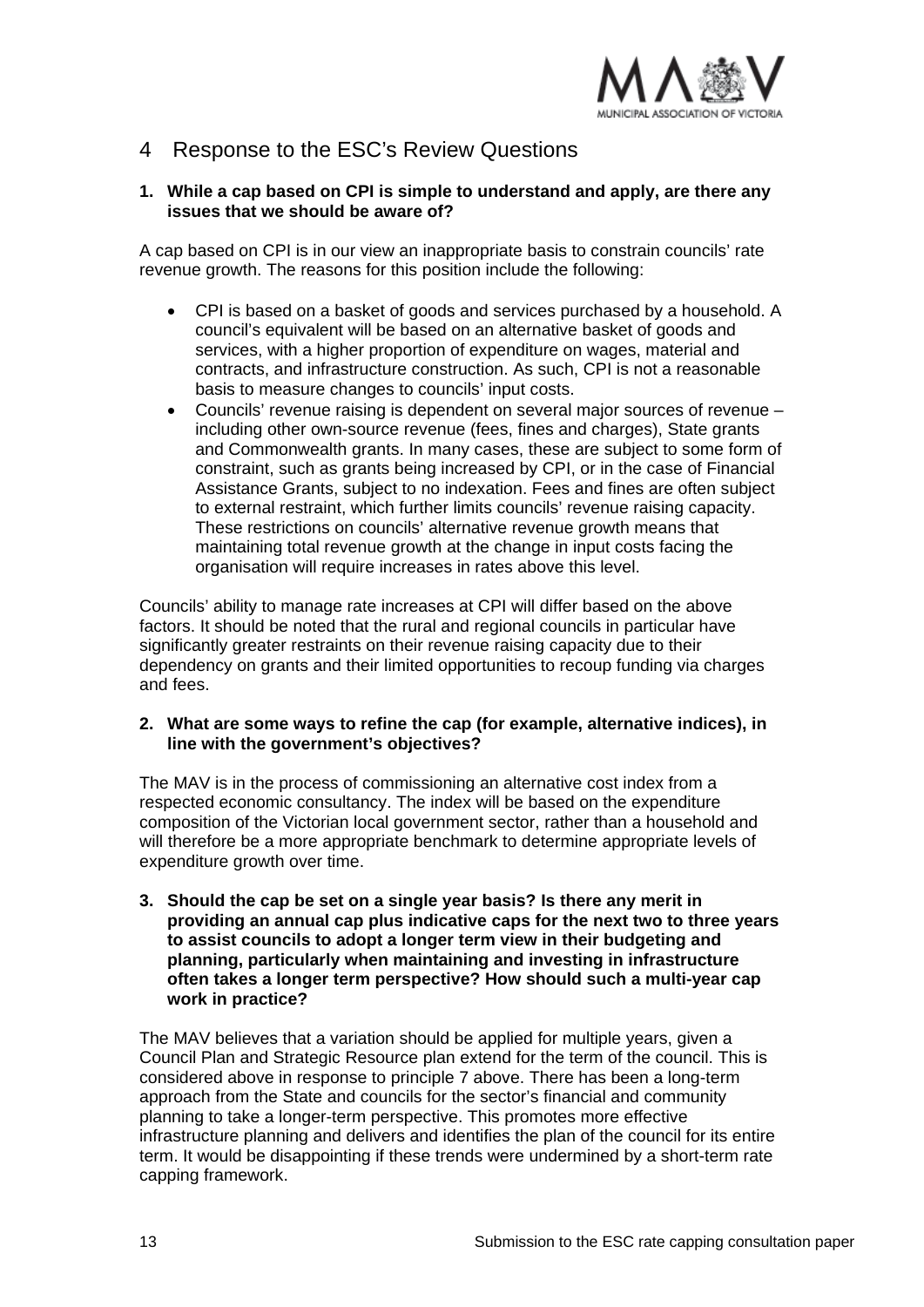

In a practical sense, the multi-year approval should endorse (up to) a series of rate increases to cover the four-year term of council and its related council plan. Annual variations may be required in response to exceptional circumstances, including natural disasters, changes in economic conditions, or the availability of government funding.

# **4. Should the cap be based on historical movements or forecasts of CPI?**

The MAV believes forecast figures, as produced by the State Government's Department of Treasury and Finance, should be used for the basis of establishing the benchmark for rate increases. Due to pricing fluctuations over time, using historical series will lead to inappropriate cap and variation regimes.

Forecasts of cost movements are unreliable and some consideration should be given to how any significant shifts from forecast indices are reconciled with allowable movements. The MAV would welcome the opportunity to further discuss these issues with the ESC, particularly following its commissioning of a pricing indicator for local government.

# **5. Should a single cap apply equally to all councils?**

The cap must be sufficiently flexible for it to respond to the specific circumstances of each council. These circumstances will include a broad range of issues, including population growth, different patterns of expenditure, local employment markets and scale economies.

Councils' cost weights will differ in line with the composition of their expenditure on goods and services. As such, it can be expected that individual councils will face differing cost pressures and cost movements.

It should be further noted that existing price indices are often based on data derived from capital cites (e.g. CPI). Some consideration should be given to whether the markets for these goods and services in rural and regional areas face different cost pressures. Member councils have noted less competitive tender processes, for example, which may drive different index levels.

The MAV is aware of anecdotal evidence which suggests that some positions required by councils (such as building surveyors, environmental health officers, etc) are more difficult to fill in rural areas and may require higher salaries to attract. This matter may be of further interest to the ESC, and we would encourage further examination of this issue and potentially the identification of concrete examples from specific councils.

While these issues may be considered within the variations framework, the ESC may wish to give consideration to whether systematic differences between council cohorts could be more appropriately considered through differentiated caps in the rate capping framework.

# **6. What base should the cap apply to? Does it include rates revenue, service rates/charges, municipal charges and special rates/charges?**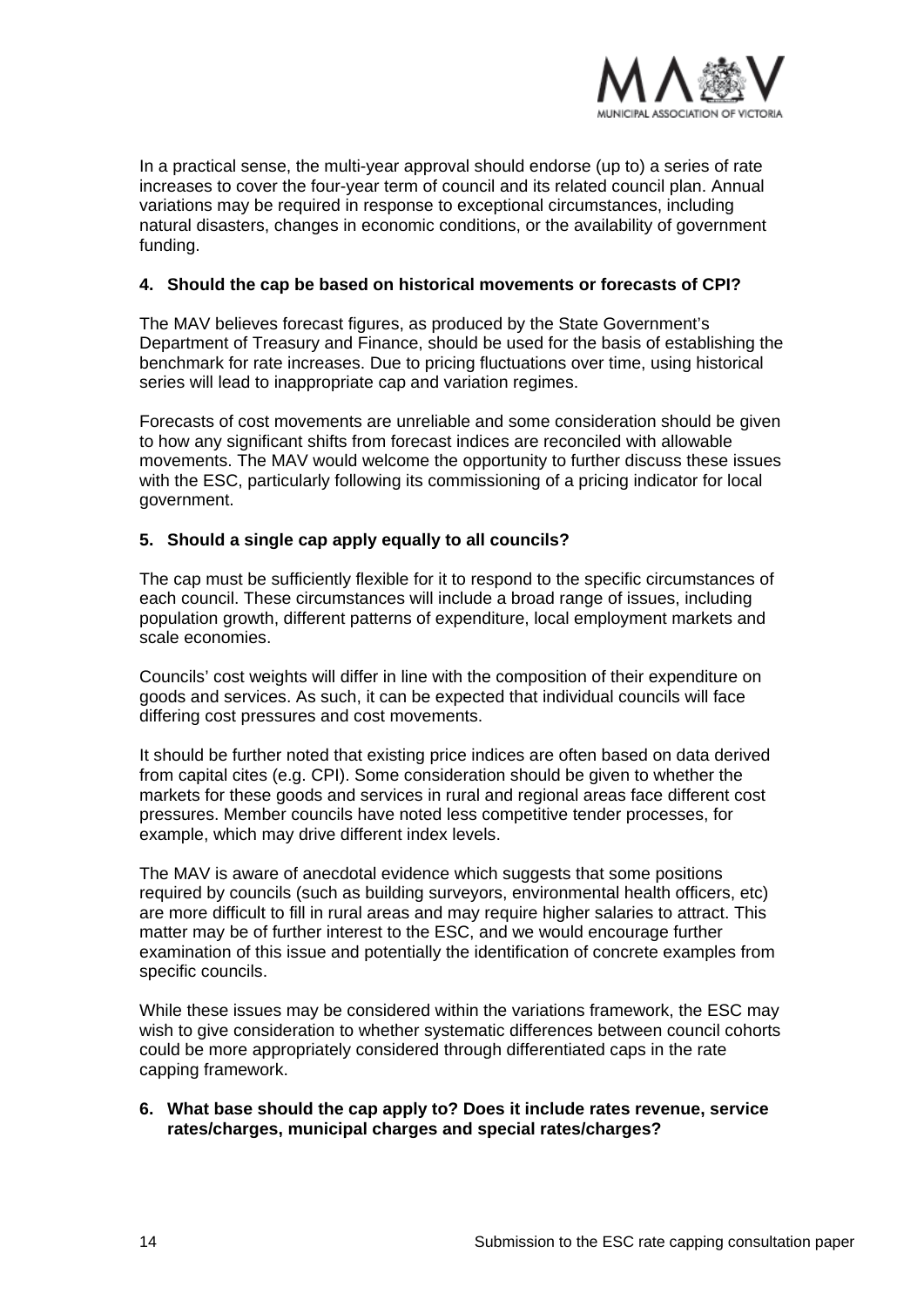

The MAV believes that the rate cap should not have any influence on a council's rating strategy. A rating strategy, which should be underpinned by the council's pricing policy, its rating objectives and an outline of its rating instruments, ultimately reflects the values of an elected council. As a point of principle, these values should not be undermined by the operation of a framework.

On the basis of the above, the cap should apply to general rates and the municipal charge. Waste management charges – where used – should continue to be calculated based on the cost of delivering the service and should not be included within the rate capping base. The ESC may wish to satisfy itself that waste charges do not exceed full cost recovery. It should be noted that many councils have longterm contracts in place for waste management with escalation clauses already determined.

Special rates and charges should not be included within the rate capping framework, since the projects funded by these revenues relate to specific projects with benefits that are concentrated in a particular group of ratepayers and is delivered over a specific timeline. The current legislative framework for special rates and charges includes appropriate constraints on the use of special rates and charges schemes – such as by clearly defining the benefits derived from the project and polls of the beneficiaries if their contribution is above the threshold level. In the view of the MAV, the special rates and charges framework therefore has sufficient checks and balances within it to justify its exclusion from the rate capping framework, particularly where its inclusion would effectively reduce the allowable general rates and charges of council.

## **7. Should the cap apply to total revenue arising from these categories or on average rates and charges per assessment?**

The appropriate base for the assessment of a rate increase must include costs associated with increased population and service growth. Using aggregate rates as the base for capping has the limitation of not accounting for population growth, household formation or increased commercial/industrial activity in the municipality. In short, this measure does not account for any measure of council service growth. Unless population growth is included within the framework as an 'automatic' factor that is considered as reasonable, then aggregate rates is not an appropriate benchmark.

Rates per assessment has the value of including a measure of service growth in the base. As such, it is a more appropriate method of measuring rate increases. On rates per assessment, the value of this measure will depend to some extent on how supplementary valuations are treated. If annualised supplementary rates are not incorporated into the model, supplementary rates will drive the rates per assessment lower and in a manner that does not accord to the 'neutral' rates level.

Some consideration should also be given to the sensitivity of rates per assessment to changes in the composition of the properties within the municipality. For example, increasing apartment dwellings in inner metropolitan area will lead to the average valued property reducing and hence, rates per assessment may not be an accurate method of assessing rates.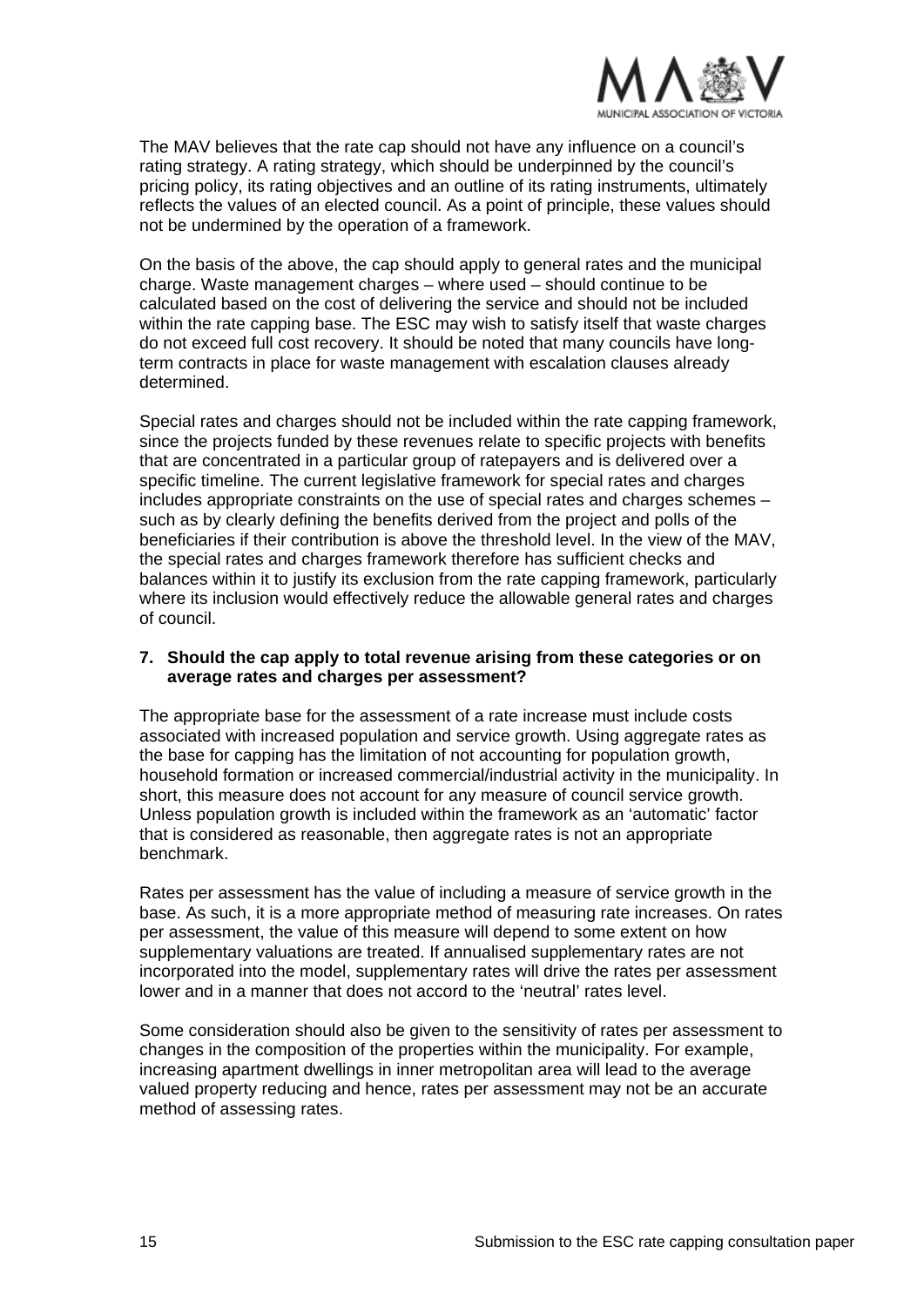

The MAV believes that a third option exists that should be considered by the ESC – that the base is average rates per head.<sup>5</sup> Rates per head of population are a useful measure insofar as council services are often geared towards the individual, rather than property and population growth is therefore highly correlated to service cost increases. Using this as the base removes the need to formally incorporate population growth within the variation cap. The cost of taxes per head of population is also a generally accepted method of assessing the comparative burden of taxes. This base is of limited utility for councils experiencing population decline (particularly rural) which have significant infrastructure liabilities that are not influenced by population.

The apparent policy objective driving the State's proposed rate capping framework is cost of living challenges. As such, the MAV believes that whatever base is adopted by the ESC, it should include a provision for automatic cost growth associated with population and assessment growth. Failing to incorporate these issues within the framework will undermine the policy intent of the process and lead to long-term underspending on essential infrastructure and services to the community.

## **8. How should we treat supplementary rates? How do they vary from council to council?**

Supplementary rates form an important revenue source for councils, particularly those with population growth and assessment growth (for example the growth councils). The ESC process should:

- Ensure that the treatment of supplementary rates are clear
- Not require an application to ESC for any rates collected through this mechanism
- Not interfere with councils' current practices in undertaking supplementary valuations, which varies by councils depending on the level of assessment growth they are experiencing.

The MAV believes that 'annualised' supplementary rates are the correct basis to consider supplementary rates in the subsequent rating year. This means that properties subject to a supplementary would be included in the base on their new fullyear rates, not on the basis of their part-year rates. This will ensure that the 'base' for the subsequent year does not disadvantage councils solely through the collection of supplementary rates.

The MAV's ultimate position on supplementary rates will depend on how the ESC viewed the appropriate benchmark for assessing rating increases. If the base already includes assessment growth (through the basis being rates per assessment, or rates per head), then the treatment of supplementary rates will be simpler. Alternatively, if the base is aggregate rates, then some form of correction to account for additional assessments is required.

# **9. What are the challenges arising from the revaluation of properties every two years?**

 5 That is, total rates and municipal charges divided by the council population. The intent of this measure is to ensure that councils are not disadvantaged through the rating cap due to population growth. For the removal of any doubt, the MAV is not advocating for a poll or flat rate tax to be applied to councils.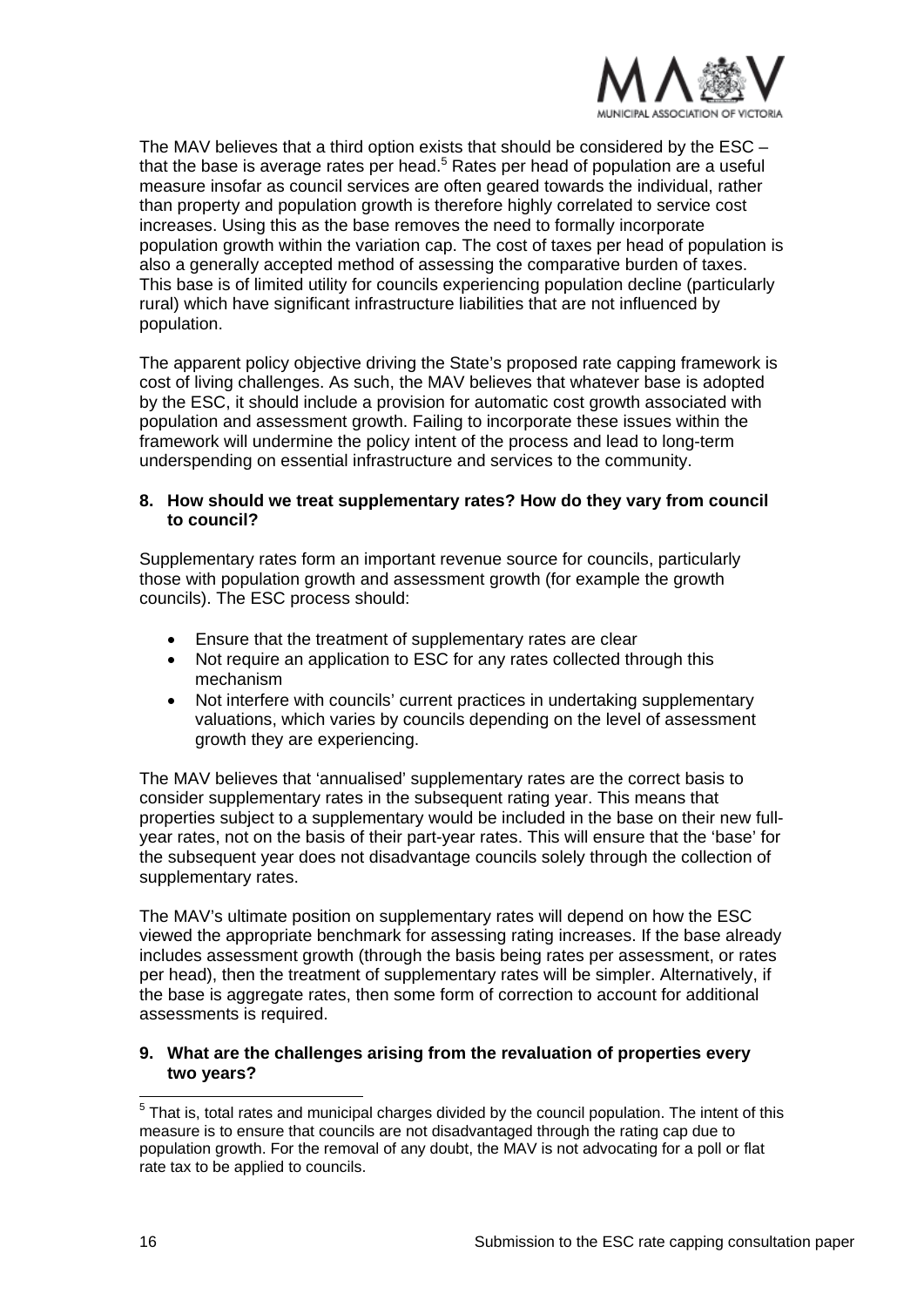

In order to assess the consequence of a revaluation on ratepayers, it is important to understand the consequences of this process. A revaluation simply reallocates the each ratepayer's proportionate share of rates, and is an important feature of Victoria's rating system to ensure ongoing equity and fairness. A revaluation ensures that the rating system levies taxes on a contemporary assessment of the tax base. In practical terms (if it assumed that no rate increase is applied) a revaluation will increase some individuals' rates, reduce others but will not affect the overall quantum collected.

This suggests that revaluations are more likely to result in issues with the community's comprehension of the rate cap and may undermine the community's confidence in the process. Those community members with rates that rise above the allowable variation because of a revaluation are particularly at risk of misunderstanding how the revaluation interacts with the rate capping framework. Both the council, the ESC, and the Victorian Government are likely to share this risk.

Ultimately, revaluations reflect a trade-off between the public perception of the rate cap and rating fairness through accurate revaluations. Of concern to the public's confidence in any capping and variations framework is the biennial frequency of revaluations, which is likely to result in these public relations challenges being experienced every second year.

The local government sector has consistently expressed a position that revaluation frequencies are currently too short and should be extended to every three to four years. This may be an issue of interest for the ESC in considering this matter.

# **10. What should the base year be?**

It would be appropriate for the base year to be 2015-16 or the year preceding the first year of the framework being in operation. In line with our response to question 8, the base should also include annualised supplementary valuations.

# **11. How should the variation process work?**

Given changes in council input costs and the likelihood of a majority of councils applying for a variation, the MAV believes that the variation process should have a tiered process under which the level of scrutiny by the ESC rises with the proposed rate increase. This would minimise the total cost of the ESC review for all parties, while ensuring that the original policy intent – minimising unnecessary rate increases – is retained.

The MAV believes that the variation process should operate as a three tiered approach depending on the proposed rating increase. The specific thresholds at which each tier would be dependent on the base used by ESC to measure council rate increases (e.g. whether it is rates per assessment, rates per head or aggregate rates) and the factors considered relevant for rate increases above the cap level. As such, the discussion below should be considered indicative only and will be reviewed by the MAV through further discussion and consultation with the ESC.

The first tier should be the primary benchmark for allowable increases, under which automatic approval would be granted for the rating increase. An example would be an appropriate benchmark for local government costs (e.g. a local government cost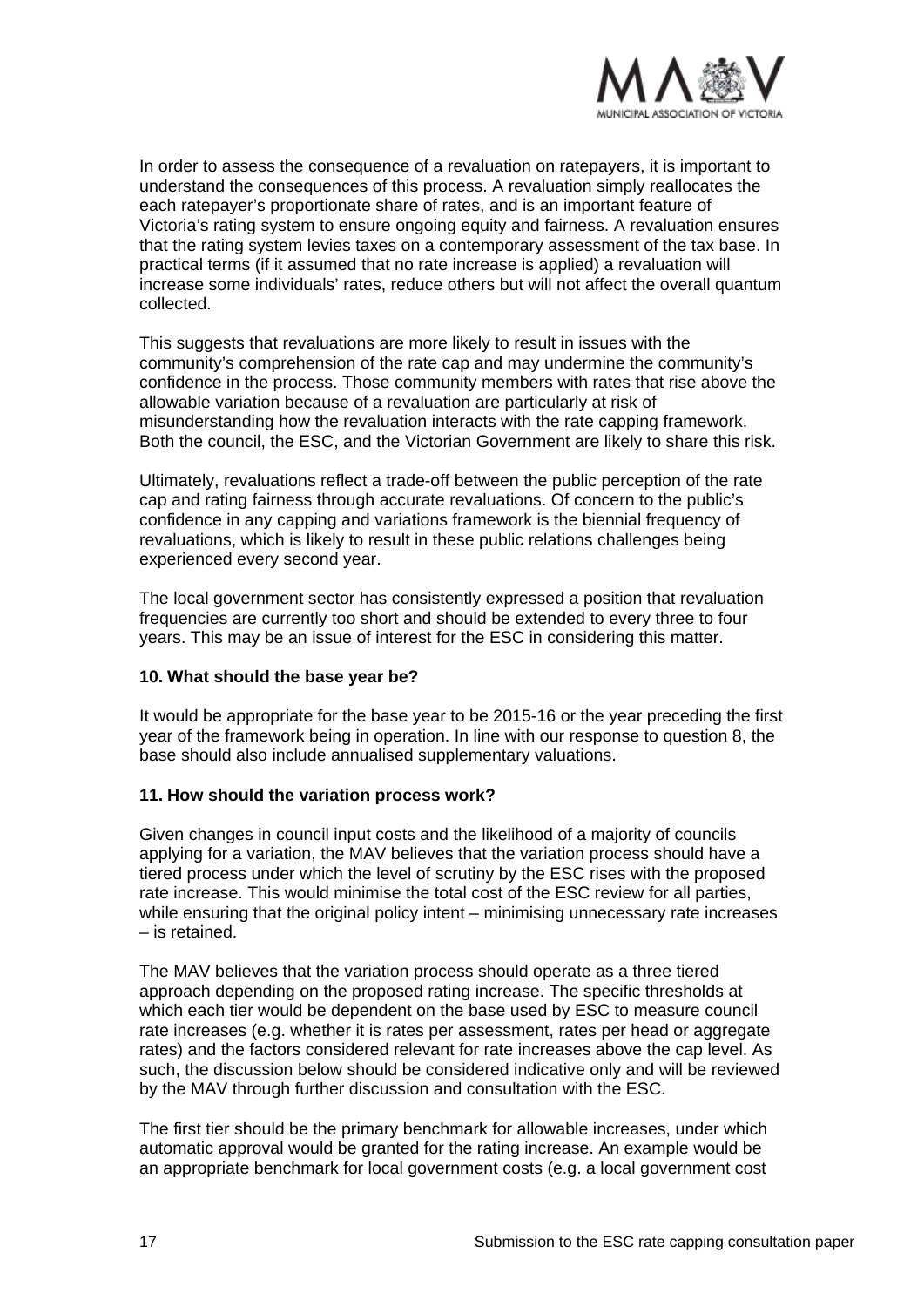

index). As per our answer to question 1, we do not believe that CPI is the appropriate benchmark for councils.

The second tier should be at a level above the first tier, but below a level that would be considered 'excessive'. Under this scenario, it is prosed by the MAV that the ESC review process would be a 'light touch' approach that would test key assumptions and expense drivers of councils. It would not constitute a full review of council's services, infrastructure program, pricing policies and other fundamental operational considerations. It would however, review the arguments presented by the council for additional expenditure and could briefly consider their position. An appropriate threshold for this approach would be, for example, the first tier plus an additional two percentage point rating increase.

The third tier would constitute a more significant review of council's proposed rate increase. The purpose of this process would be to satisfy the ESC that the rationale for the proposed rate increase is sound. It is expected that this process would be a more in-depth analysis than the second tier and would only apply to a relatively small number of councils in any year.

We would welcome the opportunity to further discuss this framework with the ESC.

#### **12. Under what circumstances should councils be able to seek a variation?**

The following is a commitment from the Victorian Government to the MAV through the election campaign of matters that will be considered when developing the rate capping framework:

- *"Federal Liberal Government cuts to Local Government grants and their impacts.*
- *Cost shifting from Commonwealth and State Governments, such as the imposition of additional taxes or levies or increased statutory responsibilities.*
- *Any extraordinary circumstances (e.g. natural disasters, new functions).*
- *Other sources of income available to the Council and their overall financial position.*
- *The continued maintenance of essential Council services, including infrastructure maintenance & asset management. "*

The MAV believes that this should form the basis of circumstances under which a council could seek a variation. This should also be read with the MAV's response to question 13, which further expands on the circumstances. Defined benefit superannuation shortfalls should clearly be within scope and would reflect 'extraordinary circumstances'.

In addition to the above, there is a strong argument that all councils should have a right to make a submission for above cap increases provided it is supported by the community, regardless of the underlying reasons. This is supported by principle 3 within the consultation paper above – which relates to the autonomy of council. The autonomy of the sector will be compromised if a strict set of criteria is imposed on councils.

#### **13. Apart from the exceptions identified by the Government (namely, new infrastructure needs from a growing population, changes in funding levels**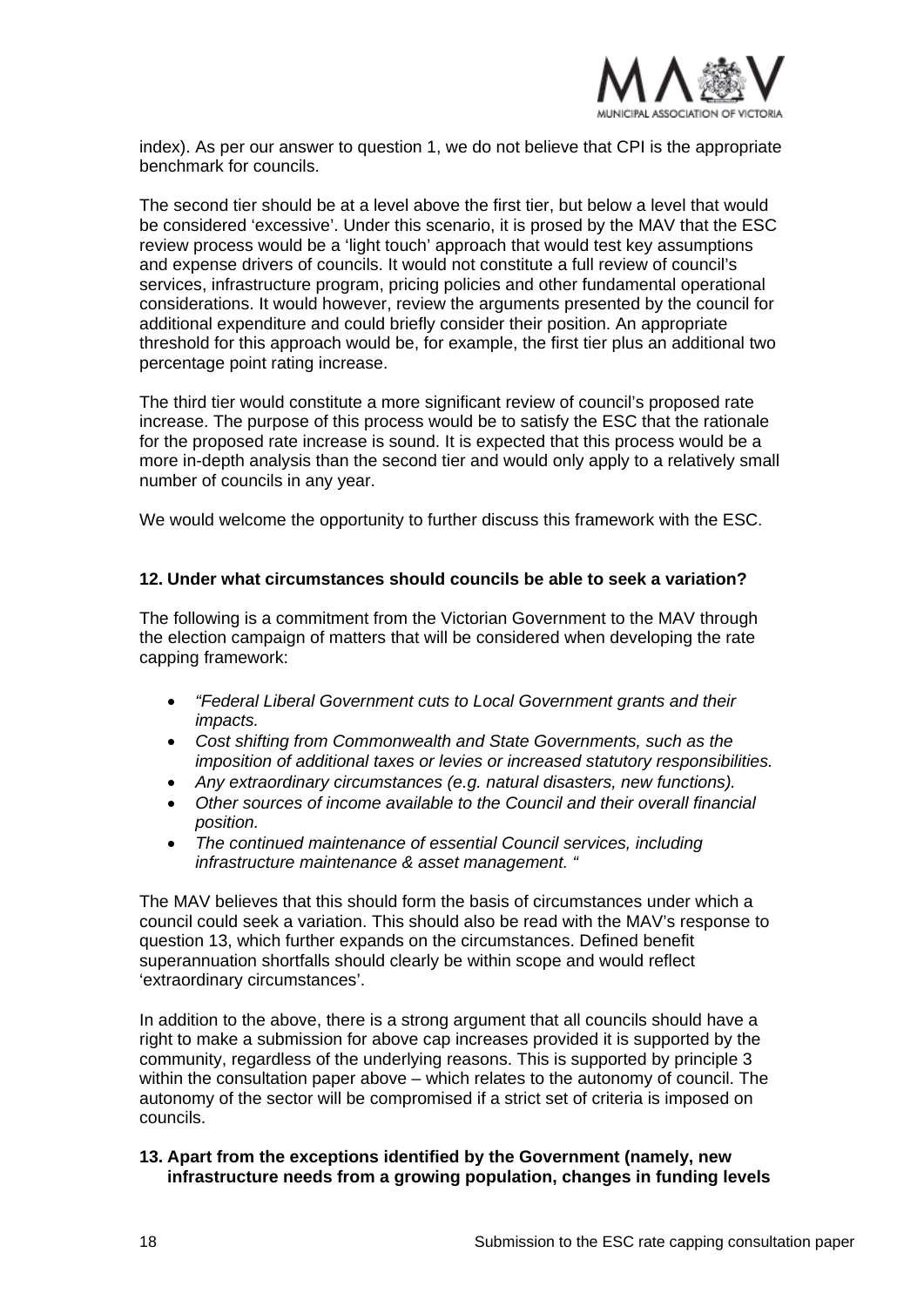

#### **from the Commonwealth Government, changes in State Government taxes and levies, increased responsibilities and unexpected incidents such as natural disasters), are there any other circumstances that would justify a case for above cap increases?**

The MAV believes that changes in State funding levels must also be incorporated into the framework. No compelling argument can be identified by the Association for treating changes in funding levels differently solely on the basis of their source. A State Government funding cut will have exactly the same effect on councils as the same sized cut to Commonwealth funding.

Some recognition of the constraints on other revenue sources needs to be considered by the framework. As described above in our response to question 1, rates form only a portion of a councils' revenue base and if there are other constraints on the non-rating aspects, then this must be taken into consideration. Fees, fines and charges are frequently subject to constraints, either through statutory instruments (such as planning fees) or as a result of funding agreements (for example Home and Community Care program (HACC) fees for many services were constrained by less than inflation in 2014).

Population growth also has an effect on the cost of council services, not simply infrastructure. Expenditure growth can also change due to changes in councils' target populations for specific services, even if total population does not change. For example, the number of young children will drive early childhood program costs, or the number of people over the age of 65 is likely to drive HACC costs.

It may also not be possible to accurately identify the costs of new responsibilities when they are imposed. An example is restricted breed dog legislation, which has cost councils significant funds due to the impracticality of the regime and the high legal costs associated with enforcement of these laws. Some consideration should be given the 'catch ups' when these new responsibilities are shown to have a greater cost that estimated at implementation. Cost increases for existing services delivered on behalf of other parties (particularly the State and Commonwealth) should also be considered.

The MAV believes that these factors need to be considered within the context of relevant factors that influence the capacity of councils to raise revenue. Ultimately, an important consideration of the ESC is whether the framework is ultimately looking to constrain expenditure or rates. The former may be a more appropriate mechanism given the links between rates and other sources of revenue.

The MAV seeks some advice from ESC about the mechanics of the list above. If a council fulfils an exemption category, will they automatically receive an exemption?

### **14. What should councils need to demonstrate to get a variation approved? What baseline information should be required for councils to request a variation? A possible set of requirements could include:**

- **a. The council has effectively engaged with its community**
- **b. There is a legitimate case for additional funds by the council**
- **c. The proposed increase in rates and charges is reasonable to meet the need**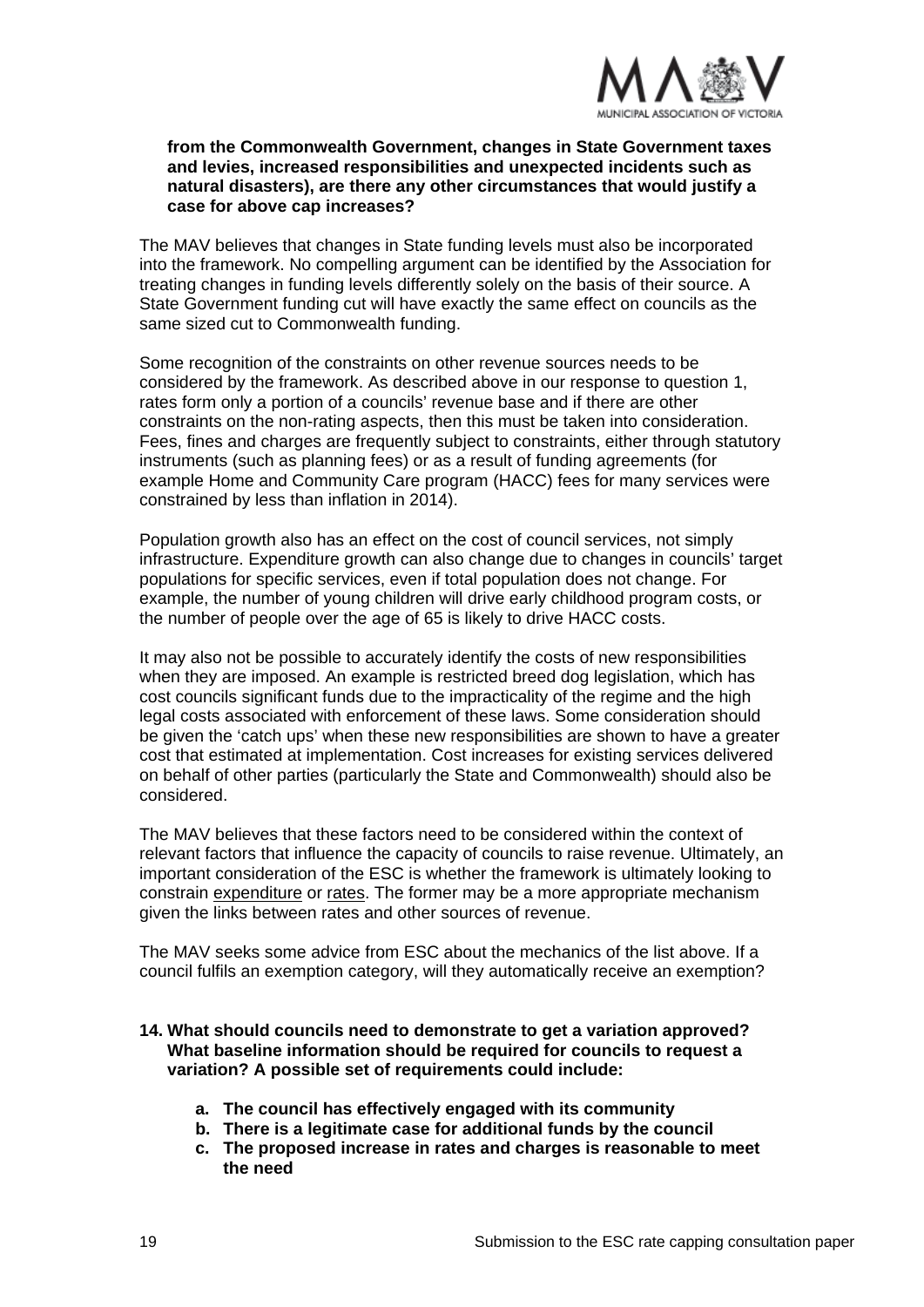

- **d. The proposed increase in rates and charges fits into its longer term plan for funding and services**
- **e. The council has made continuous efforts to keep costs down.**

#### **We would like stakeholders' views on whether the above requirements are adequate**

The MAV in principle agrees with the list of requirements as described above, although further advice would be required on the standards needed to fulfil the above list and obtain an exemption, and the circumstances in which councils would need to go through the assessment process. In particular, we are interested in the specific processes and standards of proof required by councils to confirm they have fulfilled the requirements. For example, assessing that a council has made efforts to restrain expenditure could be a significant and in-depth process that takes months to complete at significant cost; alternatively, it could be assessed in a more efficient manner by ESC. Our agreement with the efficacy of the above process would be dependent on the imposition placed on councils. We also believe that this list should be applied to the 'larger' third tier rate increase, as outlined in our answer to question 11, rather than the more modest 'tier two' increases.

We would welcome the opportunity to discuss these issues further with the ESC.

#### **15. What does best practice in community engagement, process and information look like? Are there examples that we can draw from?**

While the MAV does not propose to provide specific examples of community consultation, we would welcome the opportunity to discuss proposed models with the ESC further. The MAV believes that any community engagement should be meaningful, but should not impose significant costs on councils.

#### **16. How should the framework be designed to provide councils with incentives to pursue ongoing efficiencies and respond to community needs? How could any unintended consequences be minimised?**

The framework should provide sufficient flexibility to provide for the up-front costs of major efficiency projects, where significant investment may be required to deliver an efficiency program. An example provided by member councils are IT system deficiencies which may require the purchase of a new IT platform/system to implement a shared services model. An alternative example provided by a member council are the up-front costs associated with energy efficient street lighting – which will provide a significant an ongoing benefit through lower electricity prices.

The largest risk associated with the rate capping framework is that council infrastructure will be underfunded. The Victorian Auditor-General's Office provides an annual report on the financial position of the local government sector, which includes a number of indicators on the asset renewal performance of councils. These indicators also report on the indebtedness of councils.

The performance of councils in meeting their infrastructure renewal requirements should be monitored by assessing the trend performance against the VAGO indicators. In addition, the ESC may wish to utilise data available directly from councils on the performance of asset renewal. All councils will have an internal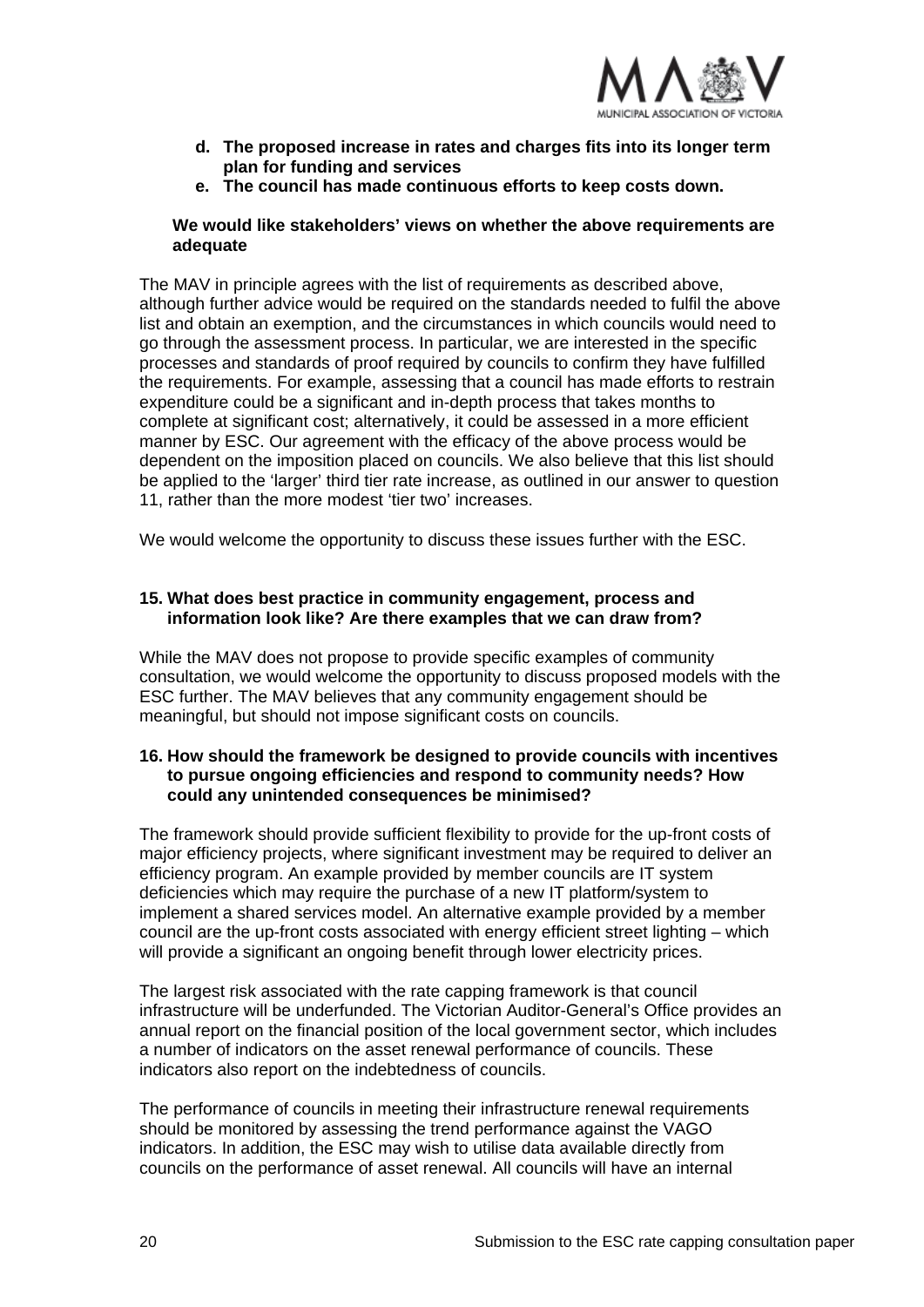

assessment of their asset management gap – this may provide a source of data to measure the continued performance of infrastructure renewal in an environment of rate capping.

**17. A rates capping and variation process should ensure there is enough time for councils to consult with their ratepayers and for ratepayers to provide feedback, and for us to review councils' applications. To ensure the smooth functioning of the rates capping and variation framework, it is particularly important that it aligns with councils' budget processes. We are interested in stakeholders' views on how this can be achieved.** 

The MAV has above identified issues that may have a consequence on the timeliness of councils' budget setting processes. The exact consequences will depend to a large extent on the time required by the ESC to assess proposed rate variations and the framework it recommends.

Suffice to say, there are statutory processes in place that require public consultation on councils' draft budgets, as well as the delivery of the final budget by 30 June. The ESC will need to consider at what stage in the budget process a council would need to make an application for a rating variation. Should a proposed variation be made on a draft budget that has been circulated for public comment, the ESC will have to provide sufficient time for councils to issue a revised budget should the application for the variation not be successful.

In the first year of operation, we believe there may be some particular difficulties that exist due to short timelines around the release of the ESC's final report and the subsequent implementation of the variation arrangements that will need to be carefully considered by the ESC.

#### **18. What transitional arrangements are necessary to move to the new rates capping and variation framework? Is there merit in phasing in implementation over a two year period to allow for a smooth transition?**

The MAV believes that timelines provided for the implementation of the framework appear ambitious, given the potential significant work that would need to be undertaken by both councils and the ESC in the first half of 2016 to develop budgets, complete a review process by ESC, and adequately consult with their community.

This is particularly the case if legislative change is required for the rate capping framework and councils' preparatory work is undertaken without understanding the detailed operation of the cap.

Furthermore, the four-year council plan will be entering its last year before the council elections of October 2016. Wholesale revision of these plans, and the associated strategic resource plans, may undermine councils' long-term community and financial planning.

## **19. What are stakeholders' views on the respective roles of the key participants? Should the Commission's assessment of rates variations be advisory or determinative?**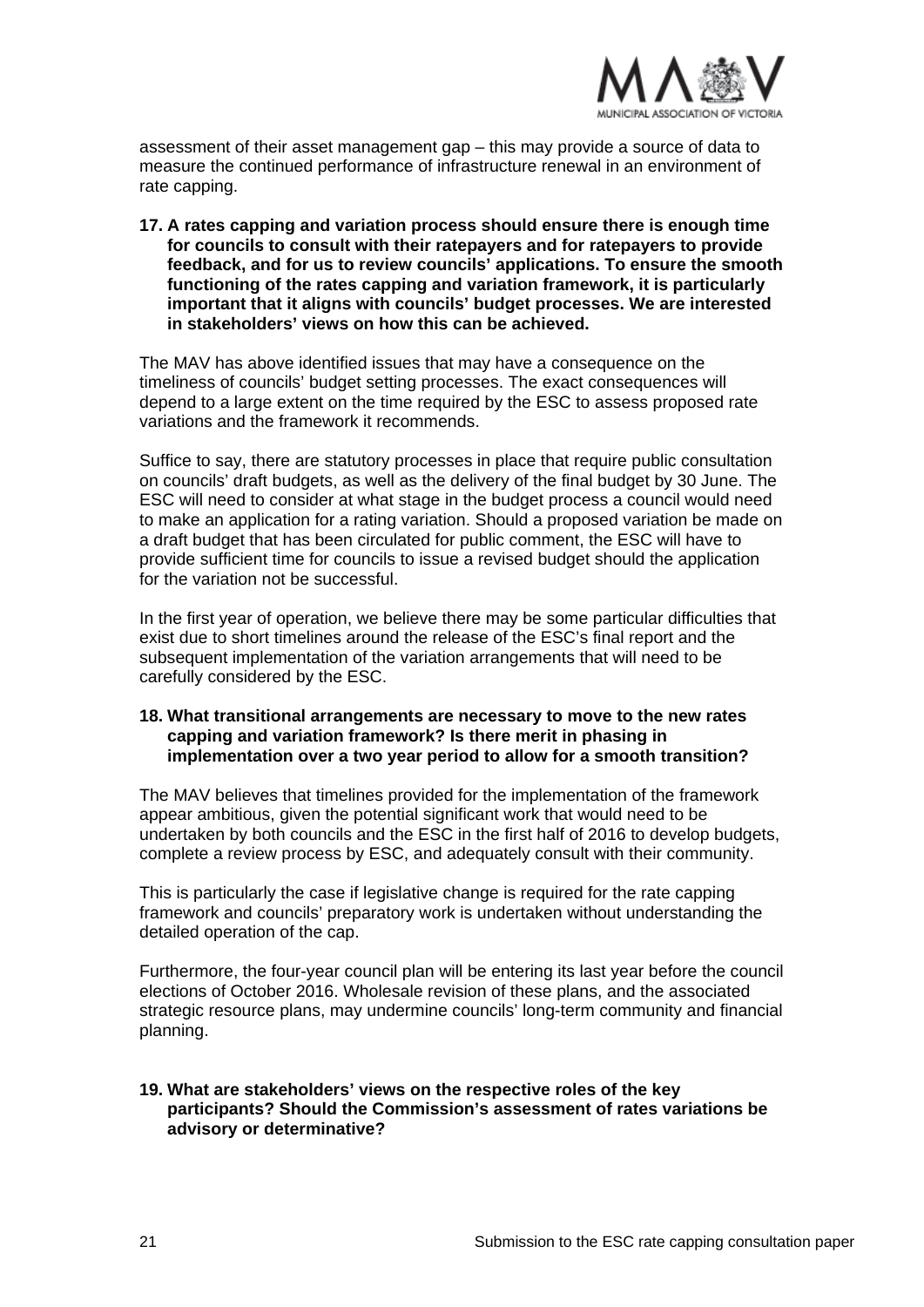

The MAV supports an advisory role by ESC in its assessment of variations. A determinative position will conflict directly with the above stated principle that councils are autonomous and democratically elected governments. An advisory approach by ESC will still be a powerful driver of efficiency in the sector by highlighting an independent expert's view on appropriate cost movements in a public and clear manner.

#### **20. Is there a need for the framework to be reviewed to assess its effectiveness within three years' time?**

The MAV would support a review of the rating cap to assess its operation and to identify any potential difficulties and unexpected consequences of the cap. Such a review should include all aspects of the operation of the cap – from the process with ESC and associated legislative budget processes from councils, to the interaction with council EBAs, infrastructure spend and the quality and scope of services delivered to the community. The review must consider the trajectory of the financial position of individual councils and determine whether councils have been adequately funding infrastructure renewal requirements.

#### **21. How should the costs of administrating an ongoing framework be recovered?**

The MAV strongly believes that the State Government should fund the ESC process. The imposition of this process will already result in significant costs to councils through the preparation of supporting materials for any application of a variation or rating approval. Ultimately, this policy is driven by the State Government and we believe that consequently, the State should also pay for the increased operating expenditure of the ESC.

Furthermore, the MAV argues that the cost of the framework should be entirely transparent and be publicly available. At a minimum, it is important that the ESC's total cost is made publicly available.

Should it transpire that ESC costs are borne by councils, such costs should be allowed as an automatic cost above the cap variation.

# **22. We are interested in hearing from stakeholders on :**

- **a. Whether we have developed appropriate principles for this review**
- **b. Whether there are other issues related to the design or implementation of the rates capping and variation framework that stakeholders think are important**
- **c. Supporting information on the major cost pressures faced by councils that are beyond their control and the impact on council rates and charges.**

Items of relevance to question (a) are articulated in the previous section.

# 5 Conclusions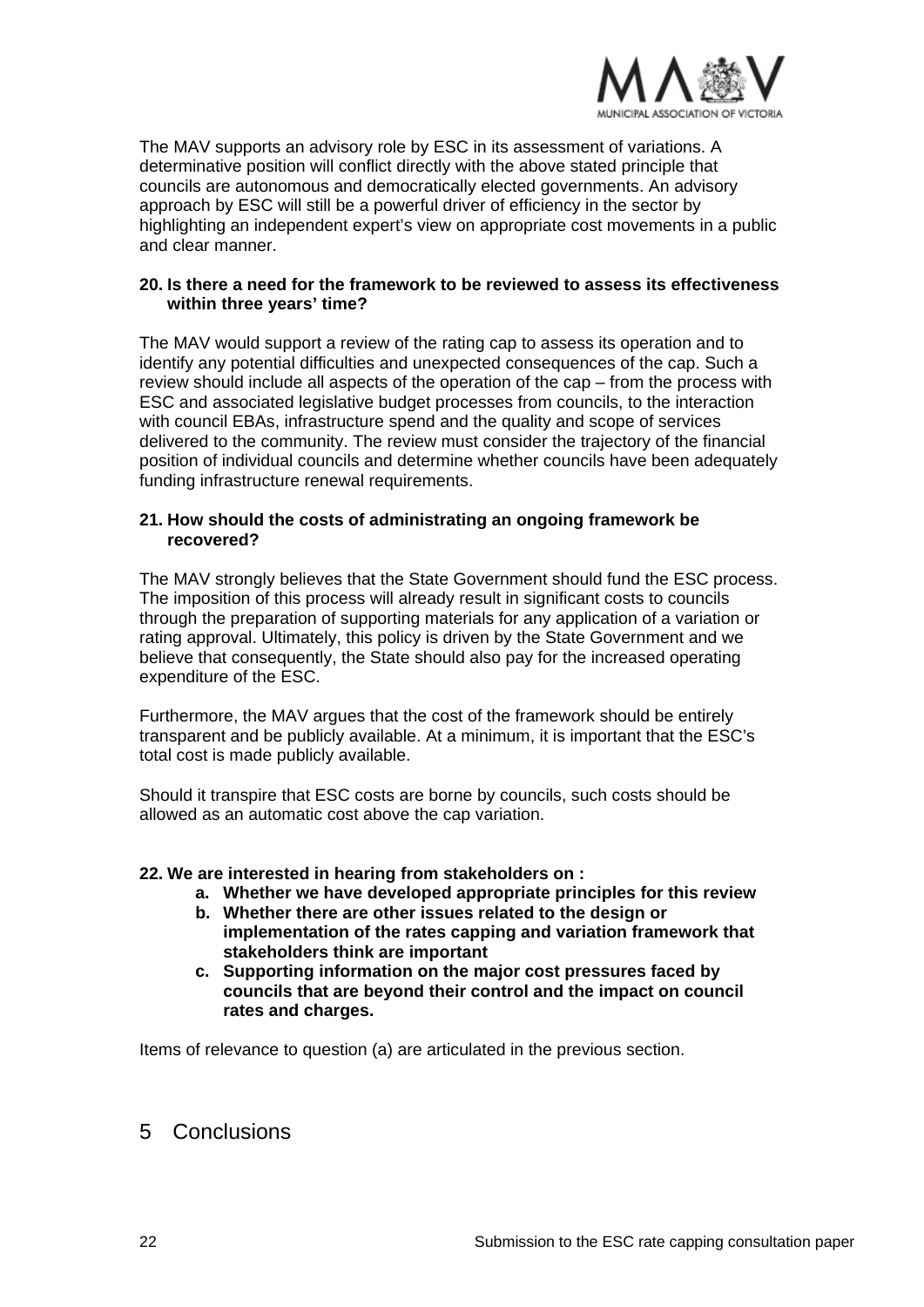

The MAV welcomes the opportunity to provide a response to the ESC's consultation paper.

As a principle, the MAV believes that a rate capping framework should not be in place for local government. It is accepted that the ESC has a responsibility to provide a framework for the government's consideration and it believes that the scope of issues contained within the consultation paper is comprehensive and considered. The MAV fundamentally believes that the democratic nature of the local government sector needs to be acknowledged in the framework and to this end, believes that the allowable circumstances under which a variation could be approved should be broad and based on council demonstrated that it has developed long-term plans (council and strategic resourcing) which reflect community values and preferences.

The Association wishes to continue to work cooperatively with the ESC to develop comprehensive responses to the issues and challenges posed by the consultation paper.